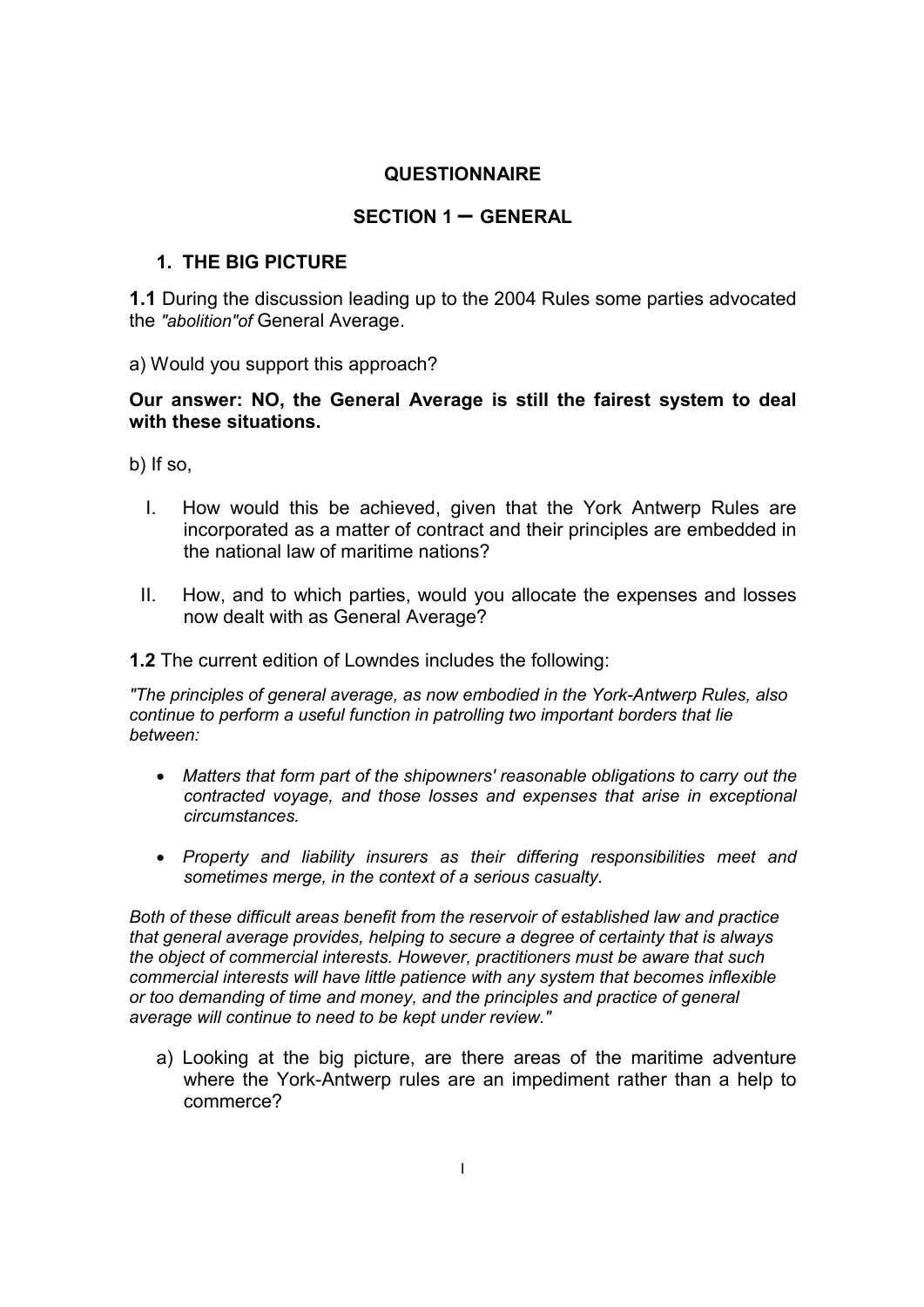**Our answer: GA is not an impediment, but it is a process too complex to deal with small general average cases.** 

b) Alternatively, are there new areas where the "general average" approach could usefully be applied?.

**Our answer: Piracy cases can be solved with the application of the principles of YAR.**

#### **2. ROTTERDAM RULES**

Article 84 deals with the topic in general terms:

*"Nothing in this Convention affects the application of terms in the contract of carriage or provisions of national law regarding the adjustment of general average."*

Two earlier Articles deal with the specific points of dangerous goods and cargo sacrifices.

*"Article 15 Goods that may become a danger*

*Notwithstanding articles 11 and 13, the carrier or a performing party may decline to receive or to load, and may take such other measurers as are reasonable, including unloading, destroying, or rendering goods harmless, if the goods are, or reasonably appear likely to become during the carrier's period of responsibility, an actual danger* to persons, propetty or the environment.

*"Article 16 Sacrifice of the goods during the voyage by sea*

*Notwithstanding articles 11, 13, and 14, the carrier or a performing patty may sacrifice goods at sea when the sacrifice is reasonably made for the common safety for for the purpose of preserving from peril human life or other property involved in the common adventure.* "

Articles 15 and 16 are referred to in Article 17.3 (0) as one of the excepted list of events. The effect of the "notwithstandings" in both Articles is rather confusing, and the question could be raised as to whether the carrier could escape any liability for a cargo sacrifice (say jettison to lighten the ship) if the ship had first got into difficulties due to unseaworthiness (Art 14).

By 2016 it is likely that the Rotterdam Rules may be more widely adopted.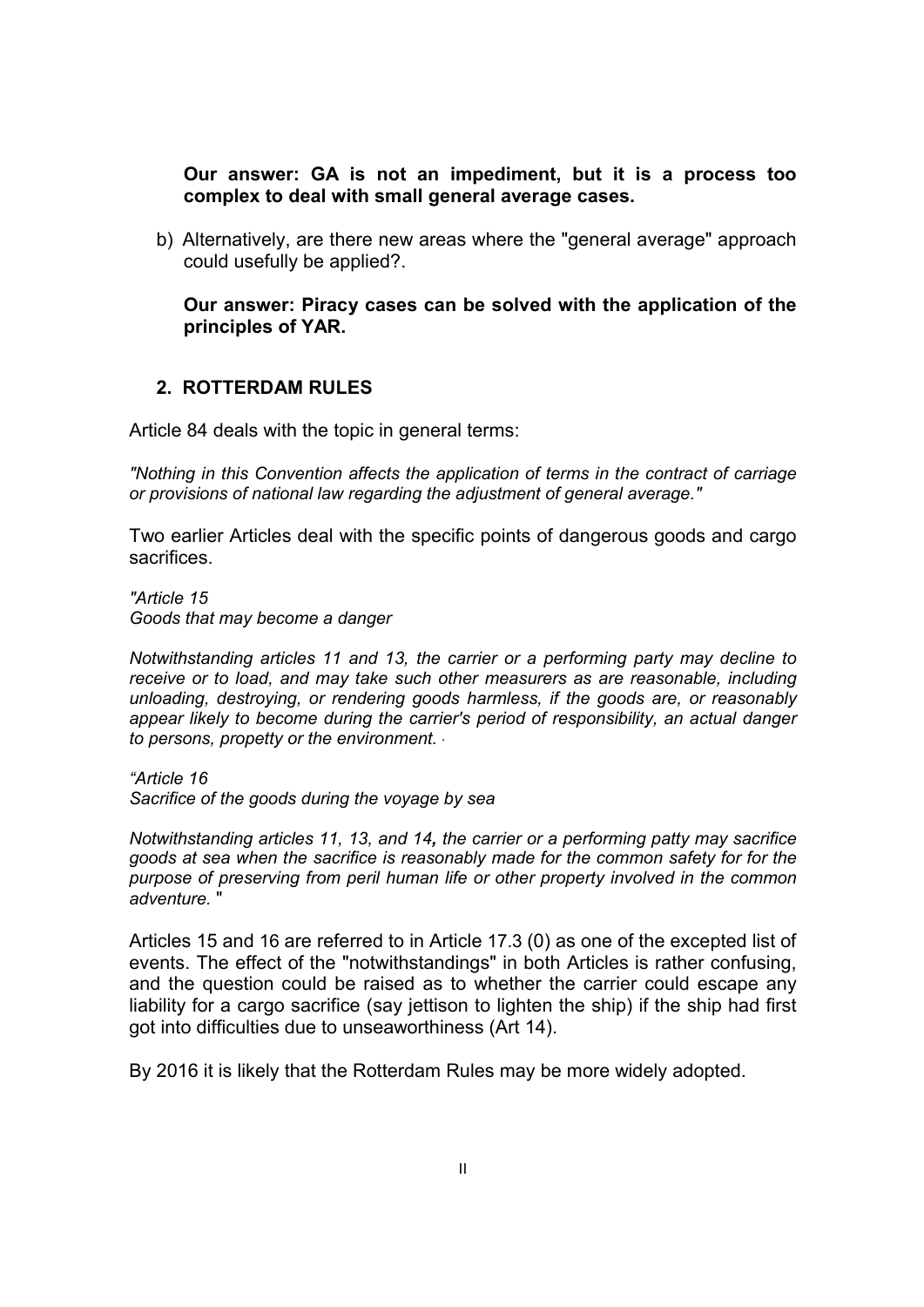a) The IWG invites your general comments as to whether the YARs need to be changed in any way to accommodate the new approach that the Rotterdam Rules bring to contracts of carriage.

b) The following practical issues have arisen in the context of a serious casualty:

*"While hull insurers would not be greatly affected (except in the relatively rare cases of ship sacrifice) the P&l Clubs would clearly be paying cargo's proportion of general average much more frequently, as cargo declines to pay on the grounds of a breach of the contract of affreightment.*

*An immediate practical implication would be that the greatly increased likelihood of cargo sustaining a defence to contribution would make it unwise to automatically incur the costs of an expensive security collection from a multi-interest cargo. However, deciding not to collect security is not a call the shipowner should make without consulting the P&l Club, whose cover is likely to be conditional on proper security having been collected and a demonstrable breach of contract having occurred.*

In most salvage cases (see Article 43.2 Salvage Convention 4989), cargo will still have *a direct liability to provide security to salvors and pay their proportion of the award, before seeking recovery from the carrier, albeit with a much greater chance of success under the Rotterdam Rules. Counter-security in respect of cargo's rights to recover salvage paid (to salvors) may become a much bigger issue and this may result in delays. It is possible that Owners and their P&l Clubs may sometimes agree to provide security and pay 400% of the salvage in order to reduce costs and achieve a quick negotiated settlement, but the bigger the exposure the greater the pressure will be to let matters run their normal course.*

*That pressure can only be increased by the Rotterdam Rules repeated reference in Article 17 to "all or part" of liability for a loss and the concept of a loss being apportioned somehow if the carrier can partly disprove his fault.*

*Article 17. Basis of liability*

- *1. The carrier is liable for loss of or damage to the goods, as well as for delay in delivery, if the claimant proves that the loss, damage, or delay, or the event or circumstance that caused or contributed to it took place during the period of the carrier's responsibility as defined in chapter 4.*
- *2. The carrier is relieved of all or part of its liability pursuant to paragraph of this article if it proves that the cause or one of the causes of the loss, damage, or delay is not attributable to its fault or to the fault of any person referred to in article 48.*
- *3. The carrier is also relieved of all or parf of its liability pursuant to paragraph 4 of this article if, alternatively to proving the absence of fault as provided in paragraph 2 of this article, it proves that one or more of the following events or circumstances caused or contributed to the loss, damage, or delay:*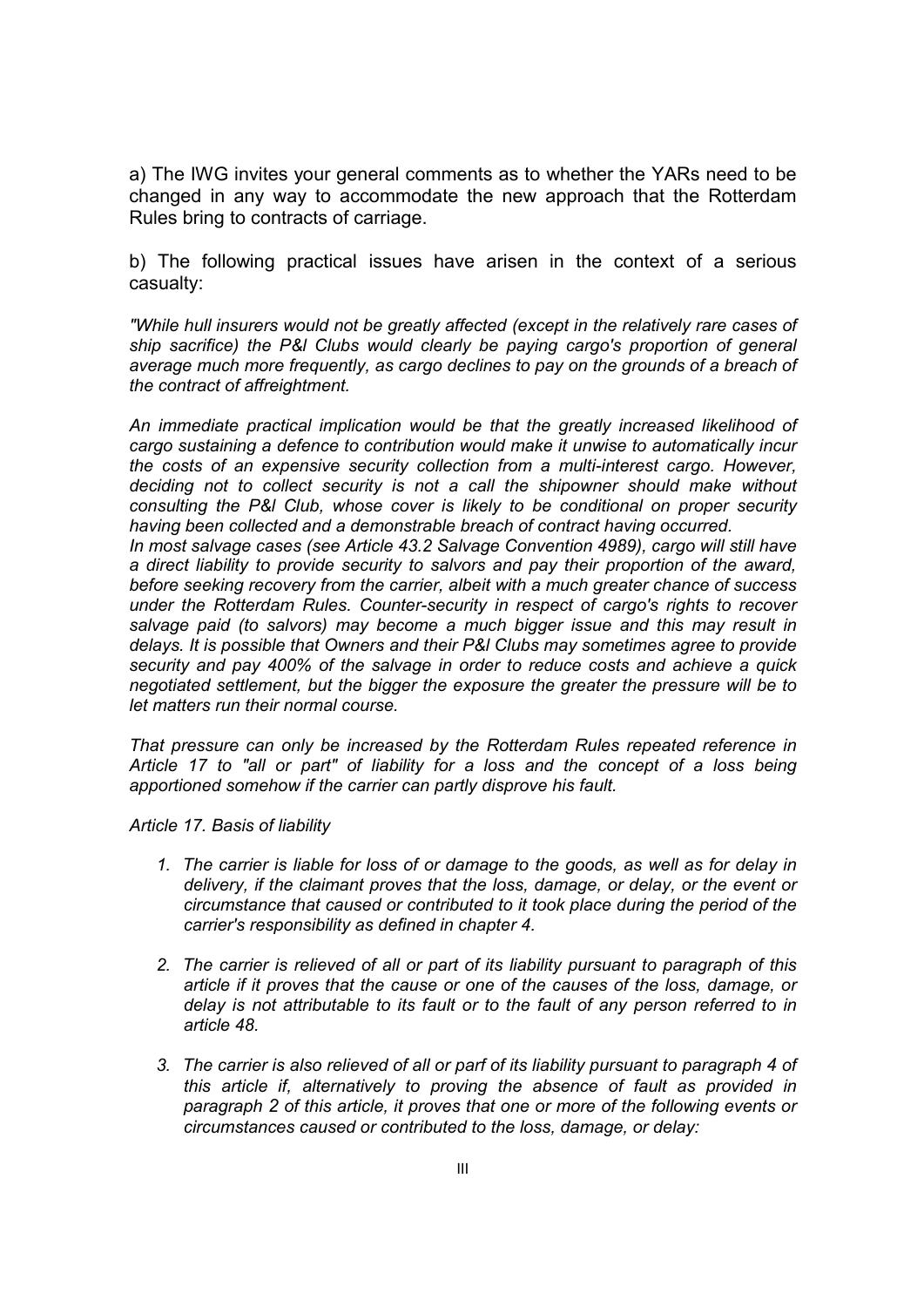- *a) Act of God;*
- *b) Perils, dangers, and accidents of the sea or other navigable waters;*
- *c) War, hostilities, armed conflict, piracy, terrorism, riots and civil commotions;*
- *d) Quarantine restrictions; interference by or impediments created by governments, public authorities, rulers, or people including detention, arrest, or seizure not attributable to the carrier or any person referred to in article 18;*
- *e) Strikes, lockouts, stoppages, or restraints of labour;*
- *f) Fire of the ship;*
- *g) Latent defects not discoverable by due diligence;*
- *h) Act or omission of the shipper, the documentary shipper, the controlling party, or any other person for whose acts the shipper of the documentary shipper is liable pursuant to article 33 or 34;*
- *i) Loading, handling, stowing, or unloading of the goods performed pursuant to an agreement in accordance with article 13, paragraph 2, unless the carrier or a performing party performs such activity on behalf of the shipper, the documentary shipper or the consignee;*
- *j) Wastage in bulk or weight or any other loss or damage arising from inherent defect, quality, or vice of the goods;*
- *k) Insufficiency or defective condition of packing or marking not performed by or on behalf of the carrier;*
- *l) Saving or attempting to save life at sea;*
- *m) Reasonable measures to save or attempt to save property at sea;*
- *n) Reasonable measures to avoid or attempt to avoid damage to the environment;*
- *o) Acts of the carrier in pursuance of the powers conferred by article 15 and 16"*

*In a collision where it seems likely that both ships are equally to blame, the owner knows that he is no longer protected by the "nautical fault" exception, but equally he is not at fault in respect of the blame attaching to the other vessel. On that basis could he not recover 50% of any general average contribution due from his cargo? That would seem to be the case.*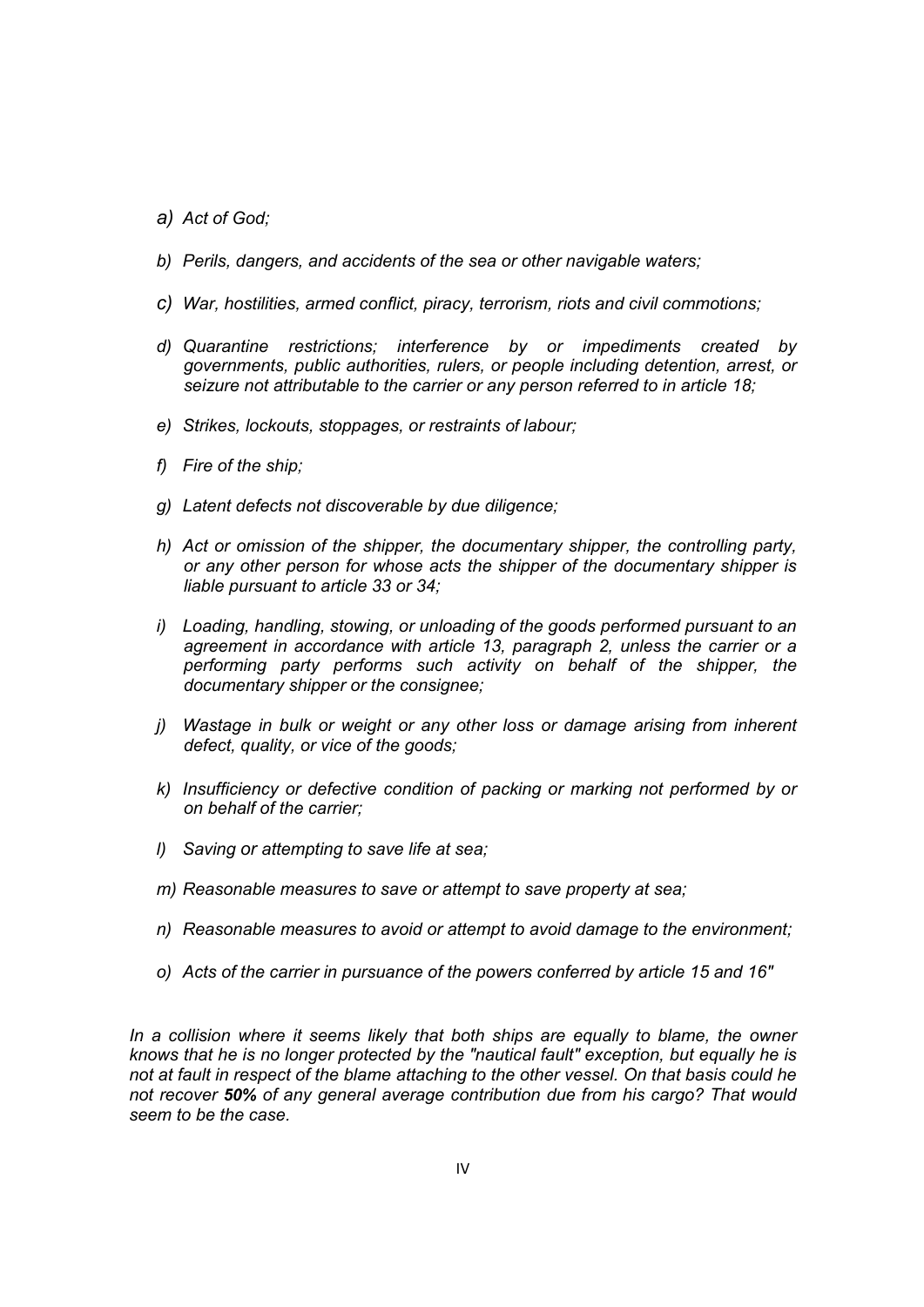*Many of the most serious casualties in recent years have involved containership fires originating in cargo. These have given rise to complex legal disputes, particularly on factual issues with the shipper alleging poor stowage (perhaps over a heated bunker tank) and the carrier pointing to the (undeclared) dangerous nature of the cargo. This situation arose in the recent High Court judgment in the "Aconcagua" 120101 1 Lloyds Rep 1. The carrier (actually the charterer seeking indemnity for US\$27 million paid to the shipowner) won the day on the basis that it was a rogue cargo and the shipper could not prove that the heating of the bunker tank was causative. However if the heating of the tank had been causative the Court indicated that this would have constituted negligence in the management of the ship - an excepted peril under the Hague Rules. Under the RR the carrier will lose the protection of that excepted peril but this would surely be a case in which the point about contributing causes (rogue cargo /fault of crew) would be at issue.*

*Whilst under the Rotterdam Rules it is highly likely the carrier will usually have to accept some degree of fault there will remain considerable incentive to allege partial fault of others. Some difficult decisions will need to be made very quickly about whether to collect general average and/or salvage security in such cases.* 

Is there anything that the YARs can or should try to do in resolving these practical issues?

**Our answer: Since most of the situations that could lead to a general average declartation are caused by nautical fault or error in navigation, given the possible breakthrough in the acceptance of the Rotterdam Rules, it is imperative that the new rules expressly provide that payments of contributions in general average will not be committed and/or be recovered in cases of nautical fault or errors in navigation, provided that the vessel was seaworthy at the moment of the incident. Otherwise, GA will lose its main advantages: to encourage Owners to incur in extraordinary expenses and sacrifices and to defer controversies to a time when the peril has been left behind and the maritime adventure is safe.**

#### **3. DEFINITIONS**

The YARs do not make any attempt to define the terms used. For example, in the *"Trade Green"* [2OOO] 2 Lloyds Rep 451 (see Lowndes 11.25 - 11.30 attached) the judge rejected the view that the terms "voyage" and "common adventure" had the same meaning, saying that the voyage only referred to the vessel's progress from the load port to arrival at the port of discharge. Most practitioners would consider that the voyage lasts from the commencement of loading up to the completion of discharge. However, since one of the objectives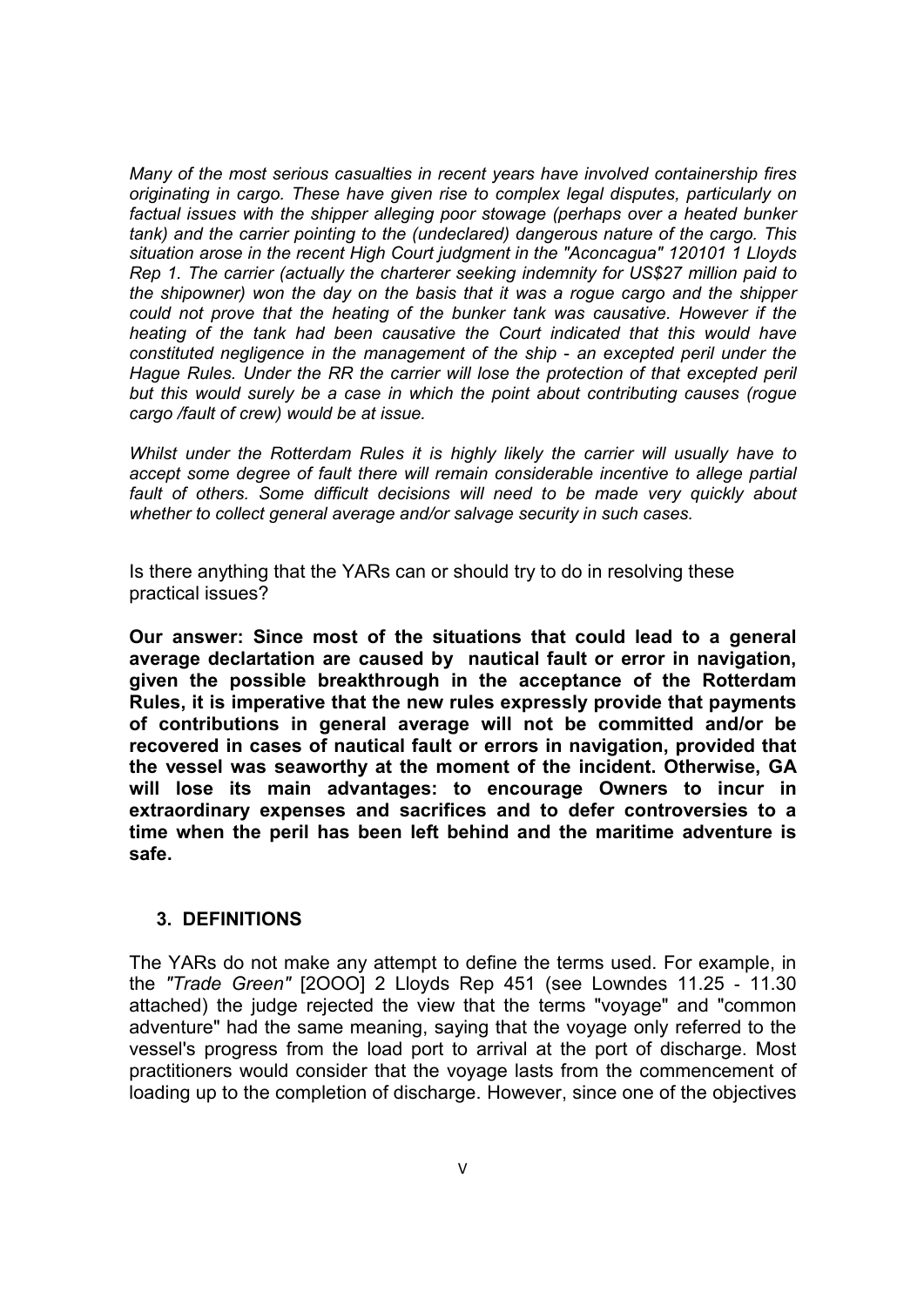of the YAR is to achieve uniformity of practice, it is obviously undesirable that there is any variance in the interpretation of important words and phrases.

a) Should the YARs include a section of definitions?

### **Our answer: YES. It will be helpful to avoid some misinterpretations at the Courts**.

b) If so, what terms need to be defined?

**Our answer: Peril, common safety, common adventure, voyage, sacrifice, paramount rule, salvage, tug & tows.**

### **4. SCOPE**

The York-Antwerp Rules are frequently admired for dealing with complex issues in a very succinct manner. This approach relies in part on average adjusters and, occasionally, the Courts filling in the gaps by reference to established law and practice; this leaves room for flexibility when dealing with different types of vessel or trade in a commercially effective way, and for practice to adapt to changing circumstances.

The possible downside is the risk of a lack of uniformity, particularly where inexperienced Courts are asked to rule on GA matters.

Do you consider the existing approach should be maintained, or should the YARs, at the expense of brevity, provide a more self-contained and complete code that needs less knowledge of external practice or law?

## **Our answer: No. It should be maintained as it is.**

#### **5. FORMAT**

The 2004 Rules introduced several "tidying up" amendments, including a more extensive numbering system.

Do MLA's consider this should be maintained?

#### **Our answer: Yes.**

### **6. DISPUTE RESOLUTION**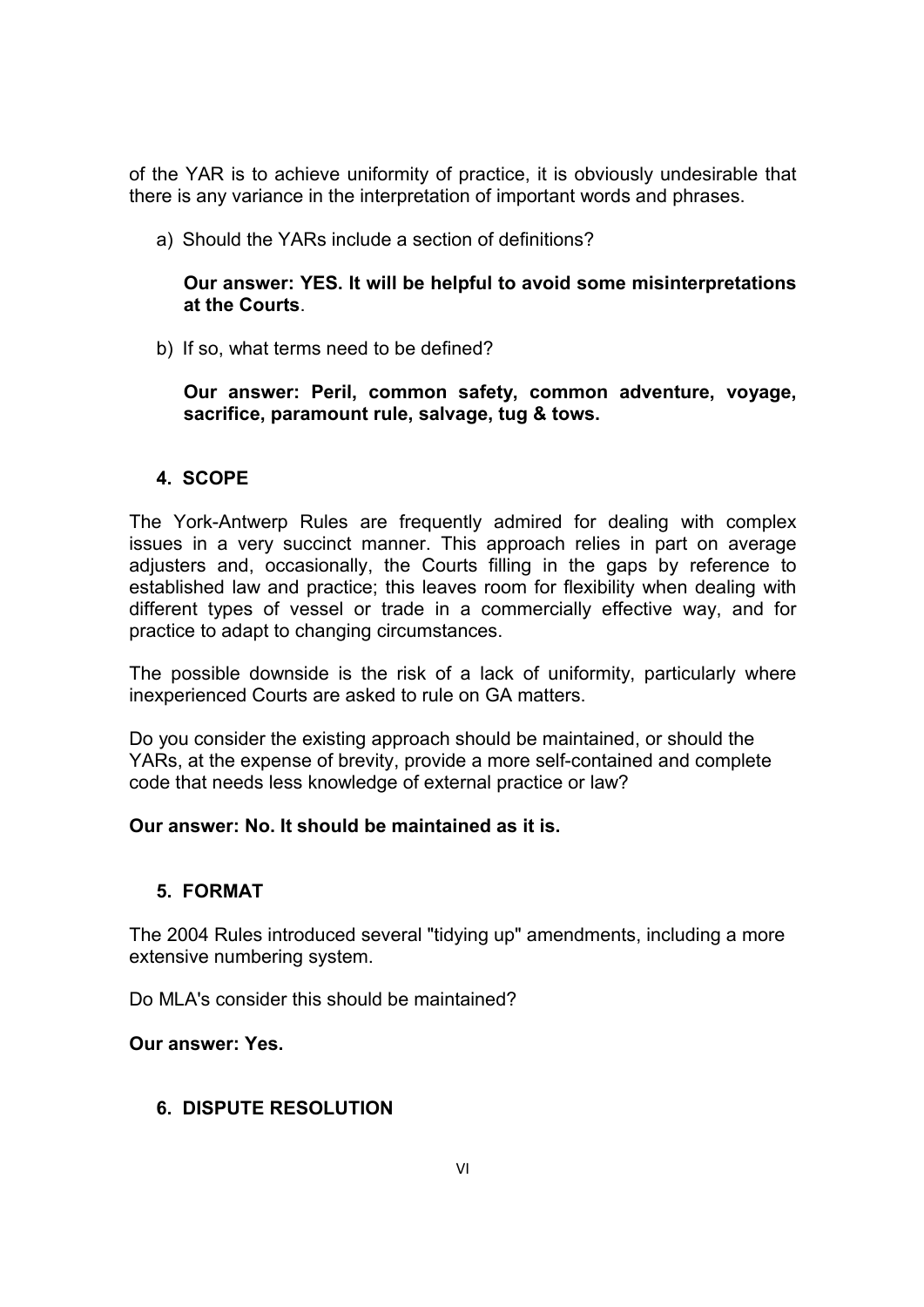Many codes or contracts include provision for arbitration in the case of disputes. CMI is accepted as the custodian of the YARs, should it also offer itself as part of the 2016 Rules as providing an arbitration or mediation facility on dispute resolution relating to the application of the Rules (excluding issues pertaining to the contract of affreightment)?

### **Our answer: No.**

## **7. ENFORCEMENT**

The York Antwerp Rules have never touched on areas relating to the legal basis for contributions, cost of exercising liens, the terms of security documents etc. Bills of Lading may incorporate terms dealing with some of these matters, but often they are left to the law governing the contract of affreightment or the Courts at the ports of discharge.

a) Could additional provisions in the YARs offer greater uniformity and certainty in these areas?

#### **Our answer: NO.**

b) Should CMI consider offering, or including in the YARs, a recommended standard version of key documents such as the Average Guarantee and Average Bond?

**Our answer: YES.**

### **8. ABSORPTION CLAUSES**

Absorption Clauses (whereby Hull insurers pay GA in full up to a certain limit) are now found in almost all Hull Policies, and have played a significant role in reducing the number of smaller uneconomic collections of security and contributions from cargo.

Are there any changes that might be made to the York Antwerp Rules that might further assist in this process?

**Our answer: YES. It should be mandatory in order to force the H&M Underwriters worldwide to include that clauses in their policies.**

## **9. PIRACY**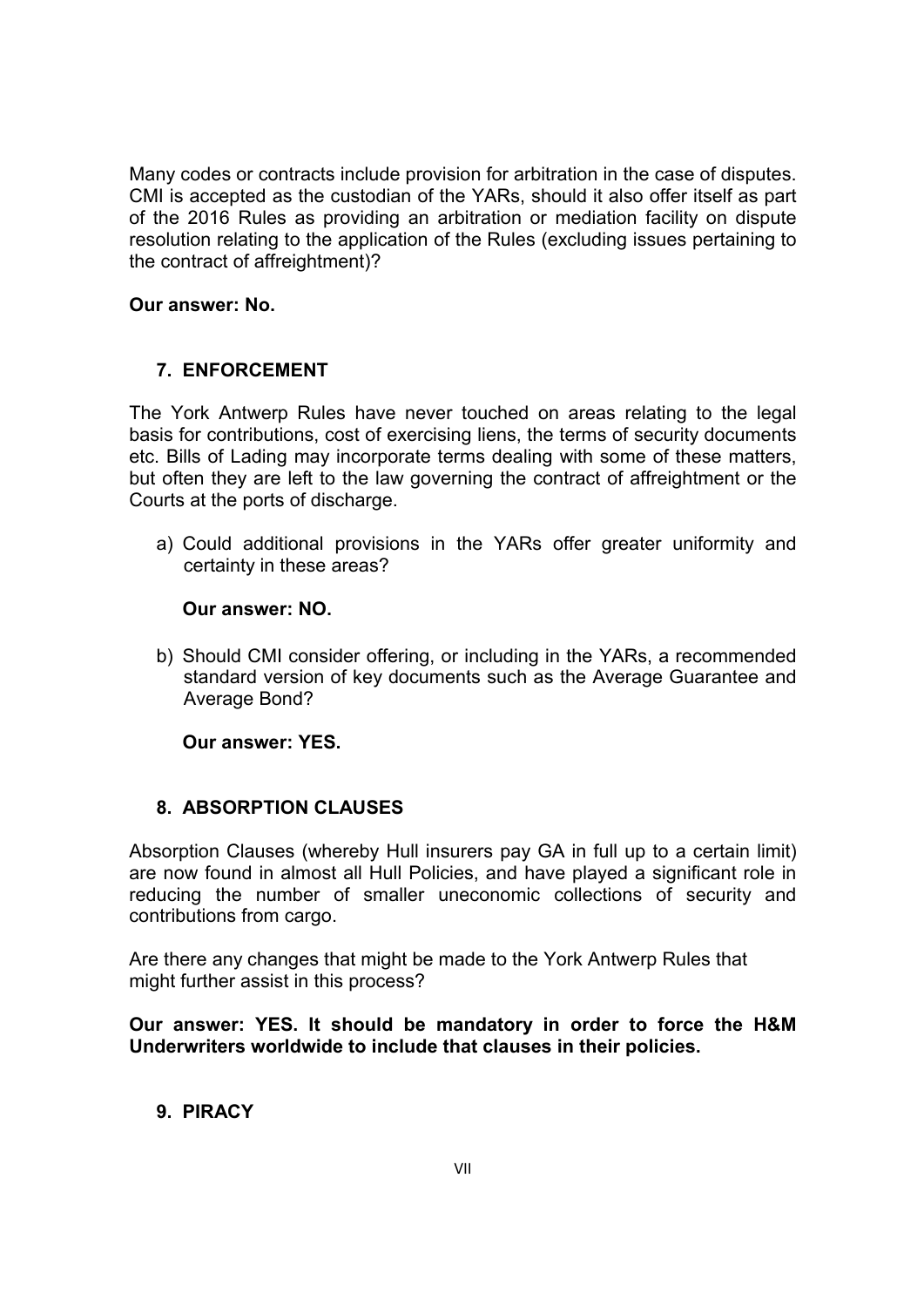Under many maritime jurisdictions it has been accepted as a matter of law or practice that the payment of ransom is a legitimate expense. Where the normal criteria for Rule A are met (as has generally been the case with the Somali pirate seizures) allowances have been made without the need for express wording relating to piracy.

a. Do you consider that express wording in YARs would be desirable to deal with the general principles or regulate specific allowances?

## **Our answer: YES.**

b. To build up a general picture it would be useful if MLAs could advise whether in their jurisdictions there are statutory or other restrictions on the payment of ransoms, or other related expenses.

## **There are no restrictions on the payment of ransoms in Argentine Law.**

## **10.COSTS**

Are there any areas of the General Average process where the costs could be avoided, reduced or controlled, including:

- a) Adjusters fees
- b) Costs of collecting security
- c) Format of adjustments
- d) Involvement of legal and other representatives

#### **Our answer: YES, but this can only be determined by the Adjuster depending of the characteristics of the case.**

### **11.OTHER MATTERS**

It is open to all parties receiving this questionnaire to raise questions or points that are not already covered by the questionnaire.

#### **Our answer: No comments.**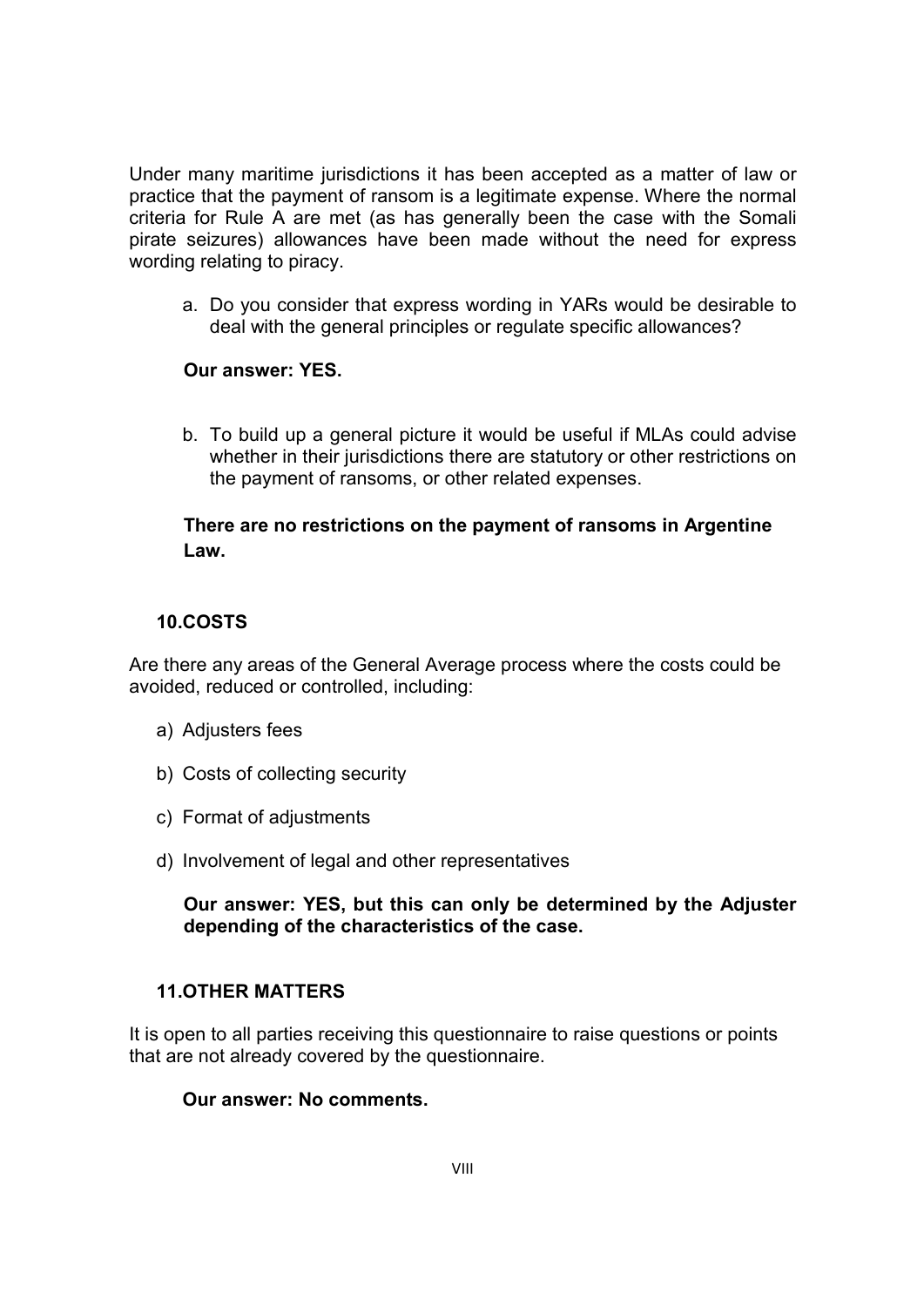# **SECTION 2 - INTRODUCTORY RULES**

## **1. RULE OF INTERPRETATION**

This Rule makes the lettered rules subservient to the Rule Paramount and the numbered rules. However, in practice although Rules A, C and G are subordinated to the numbered rules, the matters treated in Rules D, E and F are in effect paramount because they deal with matters which are not conflicted by the numbered rules.

Should this Rule be re-worded to reflect the above?

### **Our answer: NO. It should be maintained as it is.**

# **2. RULE PARAMOUNT**

The Rule Paramount provides a defence to a claim in general average if the sacrifice or expenditure was unreasonable, even though the claimant was not itself responsible for the unreasonable conduct. Thus, for example, the owners of cargo unreasonably jettisoned by the Master will have no claim for contribution, at the least against those interests who were also not guilty of the unreasonable conduct.

Should this rule be re-worded so that those interests who are innocent of the unreasonable conduct are not denied their right to contribution?.

### **Our answer: NO. A change on this issue could be a risk.**

### **3. RULE OF APPLICATION**

The draft wordings put forward by CMI at Beijing included for the first time a Rule of Application which was explained as follows:

*"Most of BlMCO's existing GA clauses provide for the application of YAR 1994 (or 1974) "and any amendments hereof" or words to that effect. The purpose of the proposed Rule is to make YAR 2012 covered by such GA clauses to the extent*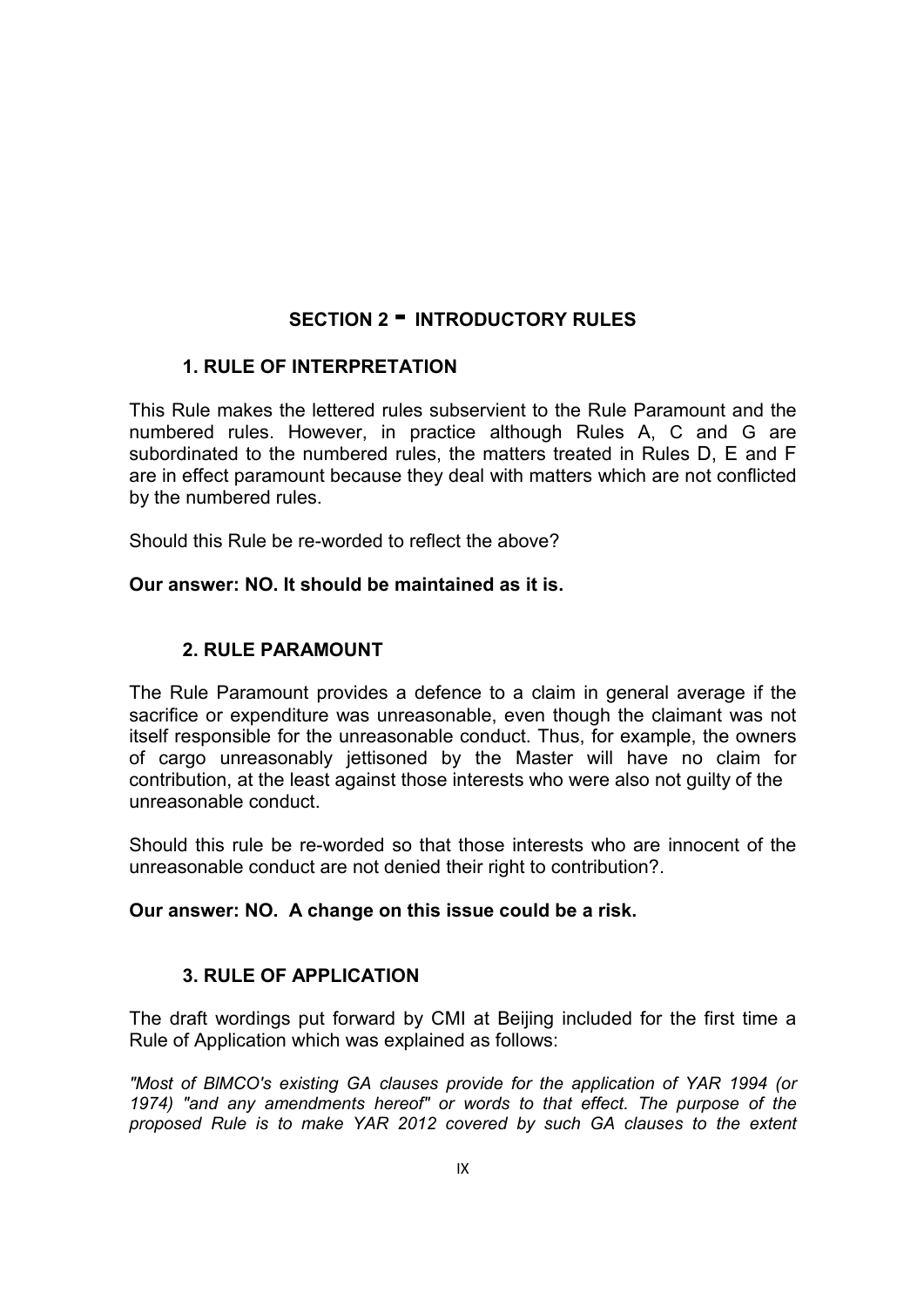*possible. It is realised that some courts may hesitate to accept that the new Rule of Application can have any effect on the interpretation of older GA clauses. However, other courts may accept this and find the rule useful.*

*The rule is expected to save the printing of new standard documents, help in solving any uncertainty whether the "new" YAR is covered by terms like "any amendments hereor and assist in a fast and widespread application of the new amended YAR.*

*The IWG has proposed that this rule be inserted as the first provision of the YAR before the Rule of Interpretation."*

*The proposed rule had the following wording:*

*These York Antwerp Rules (2012) shall be considered to be an amendment or modification of previous versions of the York Antwerp Rules. Notwithstanding the foregoing, these York Antwerp Rules (2012) shall not apply to contracts of carriage entered into before the formal adoption of the Rules.*

Should the 2016 Rules contain a similar provision?

**Our answer: NO. This should be determined in the relevant contract of carriage.**

### **SECTION 3** - **LETTERED RULES**

**1. RULE A**

No known issues.

#### **Our answer: NO comments.**

#### **2. RULE B**

2.1 Are the provisions relating to common safety situations involving tug and tow satisfactory?

#### **Our answer: NO. This Rule should specify tug and tows.**

2.2 Are further provisions needed to deal with allowances under Rules X and XI relating to tug and tow at a port of refuge?

**Our answer: YES. These rules should include "Ship, Tug and Tows".**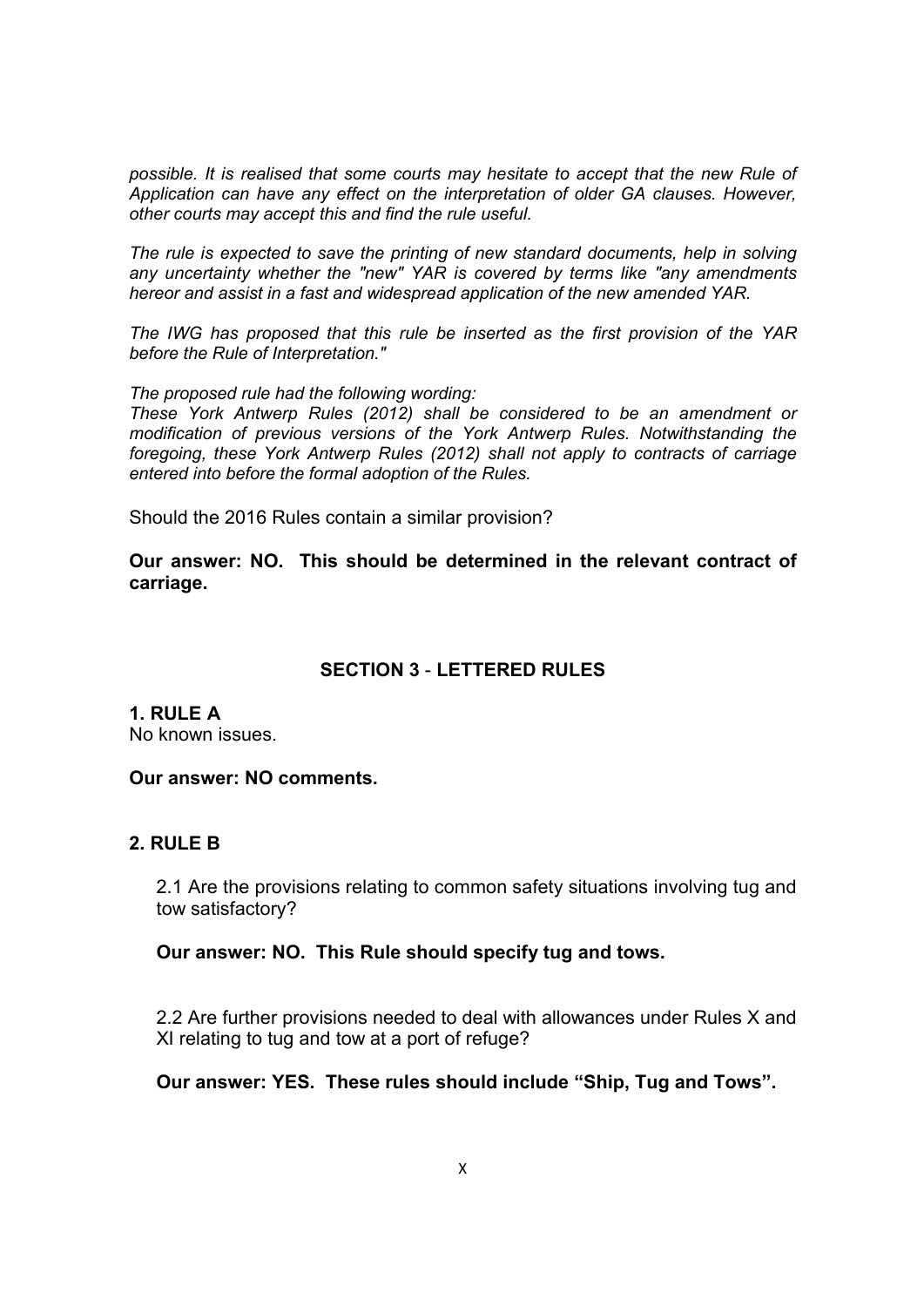## **3. RULE C**

3.1 The general exception of "loss of market" is considered by some commentators to be unfair in that it denies the owner of cargo a claim in general average for financial loss suffered due to loss of his market consequent upon a general average detention during the course of a voyage.

Is this an issue that should be revisited?

#### **Our answer: NO.**

Should the second paragraph of Rule **C:**

a) include express reference to the exclusion of liabilities (see Lowndes C.37 attached).

### **Our answer: YES.**

b) make it clear that "in respect of" includes preventative measures.

#### **Our answer: YES.**

#### **4. RULE D**

See Section **1** re the Rotterdam Rules.

**Our answer: As previously mentioned, the contributing Interests should pay the contribution in every single case. This is the only way to promote Owners to spend their own money for the common safety without doubt on the recovery of each contribution.**

#### **5. RULE E**

5.1 Are the present time limits sufficient or could further measures be included to help speed up the adjustment process?

#### **Our answer: YES.**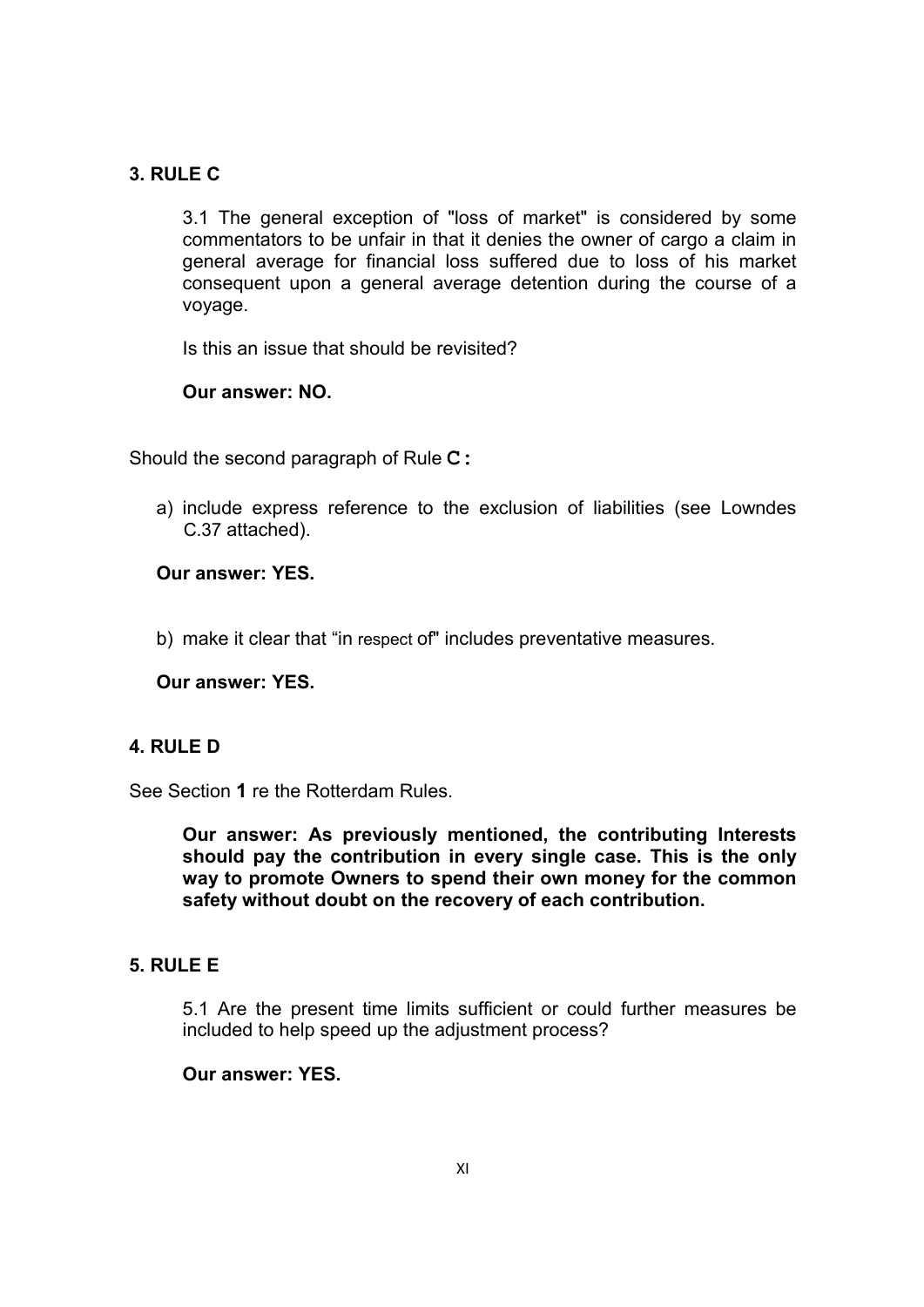5.2 In the existing wording of paragraph three, does a request for (say) cargo claims by the adjuster re-start the clock for the -I 2 month period? If so, should the period in all cases be from the date of the casualty?

#### **Our answer: YES.**

#### **6. RULE F**

6.1 Since 1974,substituted expenses are allowed wholly to GA *"without regard to savings to other interests."* Previously, English Rules of Practice dealing with specific types of substantiated expense (cargo sold at a port of refuge, towage and cargo forwarding from a port of refuge) provided for the expense (up to the savings) to be divided in proportion to the saving in expenses thereby occasioned to the parties to the adventure.

The 1974 change was made in the interest of uniformity and simplicity, however do you consider this issue should be revisited?

### **Our answer: NO.**

6.2 The wording of Rule F refers only to any extra "expense" and the drafting committee in 1974 rejected the proposal that the words "or loss" should be included, following the English Rule of Practice F17 which states:

*"That for the purpose of avoiding any misinterpretation of the resolution relating to the apportionment of substitufed expenses, it is declared that the saving of expense therein mentioned is limited to a saving or reduction of the actual outlay, including the crew's wages and provisions, if any, which would have been incurred at the port of refuge, if the vessel has been repaired there, and does not include supposed losses or expenses, such as interest, loss of market, demurrage, or assumed damage by discharging.* "

a) Do you consider this Rule should be amended to include "loss".

### **Our answer: NO.**

b) If not, do MLA's consider that additional wording is required to define more clearly (perhaps along the line of the above Rule of Practice) the limits of what constitutes an expense?

### **Our answer: Whilst it is considered not necessary, this can be useful for clarification.**

**6.3** It has been suggested that the most common Rule F allowances for towage to destination and forwarding of cargo are of such clear general benefit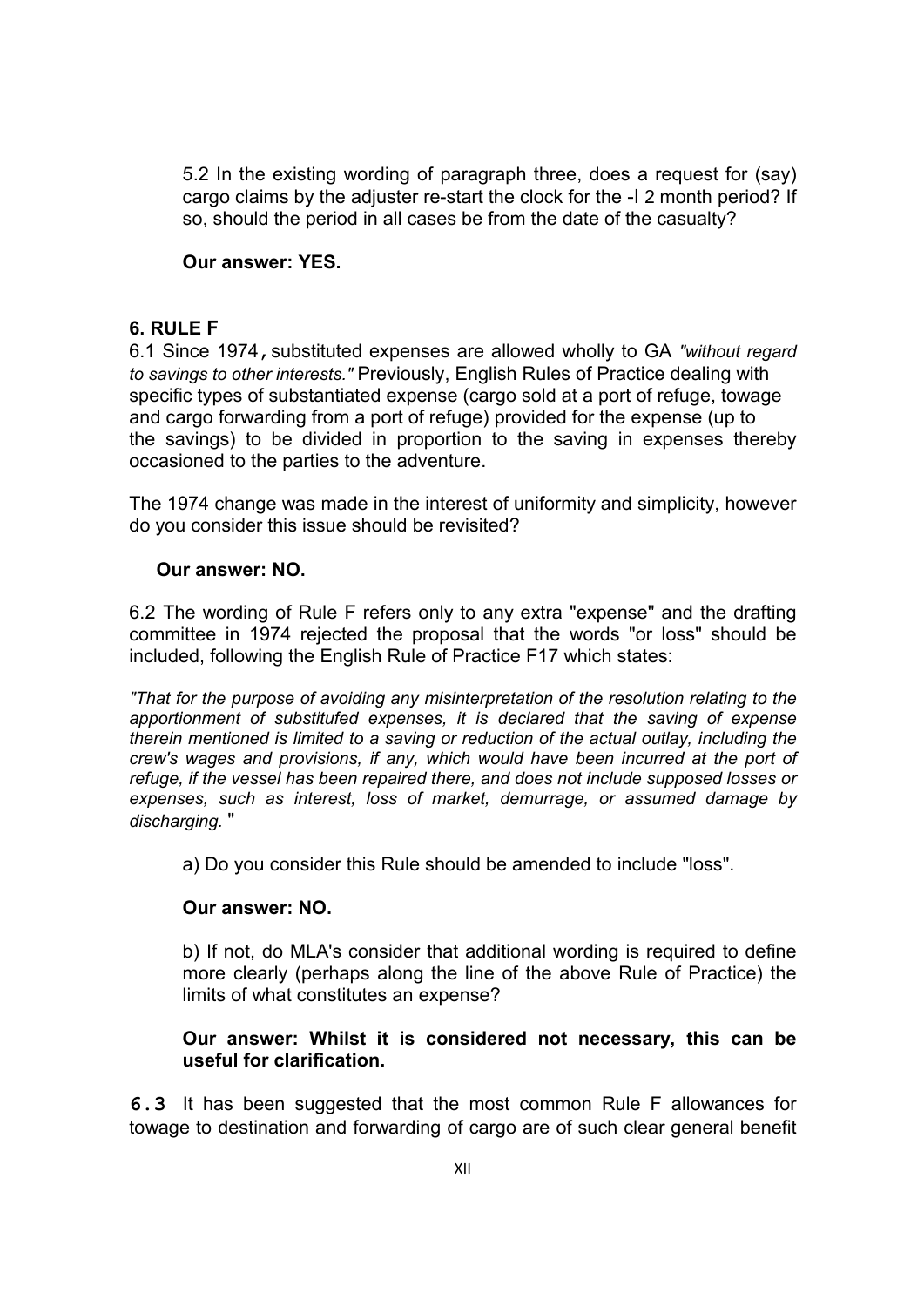to commercial interests that they should be allowed as General Average (subject always to the Rule Paramount) without having to consider savings, which may often involve difficult or artificial calculations.

Do you consider this should be looked at further?

# **Our answer: NO. This is part of the Adjuster analysis.**

# **7. RULE G**

**7.1** The Rule sets out "non-separation allowances" and specifies that such allowances (removal to and whilst at a repair port) can only be made "for so long as justifiable under the contract of affreightment and the applicable law".

Whilst frustration by reason of damage may be easy to determine, frustration of a voyage by reason of delay is a much more uncertain matter.

Is there a better formula to determine a reasonable cut off point for such allowances?.

# **Our answer: The Adjuster should analyze the reasonability of same.**

**7.2** With regard to "non-separation allowances" there is variation in practice as to whether allowances can continue after repairs are completed while the vessel regains position, with many adjusters taking the view that, once available for trading, allowances should cease.

Do you consider this requires express provision in the Rules or can this be left to the discretion of the Adjuster?

# **Our answer: This should be decided by the Adjuster.**

**7.3** Do you consider that the requirements for notification should be retained, or does it give rise to difficulties in practice?

# **Our answer: The notification should be retained.**

**7.4** Where a voyage is frustrated by reason of delay (e.g. the damage is serious and requiring lengthy repair but is not so costly as to make the vessel a commercial total loss), should non-separation allowances continue: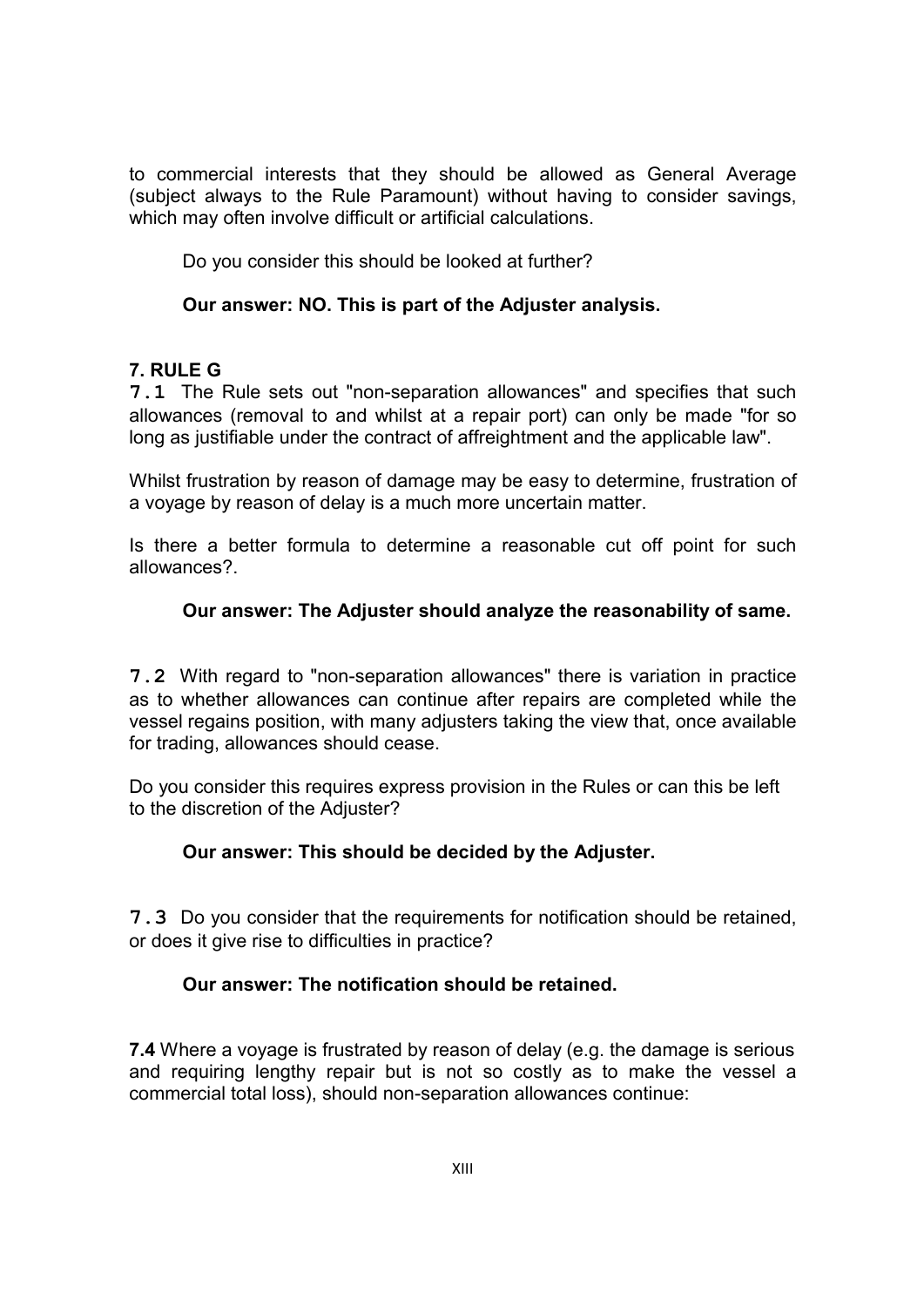a) Only up to the point at which it becomes apparent that the voyage is frustrated.

b) Up to the point at which the delay became sufficient to frustrate the voyage.

### **Our answer: we support option a).**

**7.5** Deciding how long is *'justifiable under the contract of affreightment and the applicable law"* has proved controversial in some cases. Given that the decision is often "fact sensitive" and subject to differing criteria according to national laws, is there a better way of establishing an equitable cut-off point for such allowances?

### **Our answer: NO.**

## **SECTION 4** - **NUMBERED RULES**

## **1***.* **RULE l**

No Known issues.

**Our answer: NO comments.**

# **2. RULE I[**

No known issues.

### **Our answer: NO comments.**

### **3. RULE Ill**

No known issues.

### **Our answer: NO comments.**

**4. RULE IV**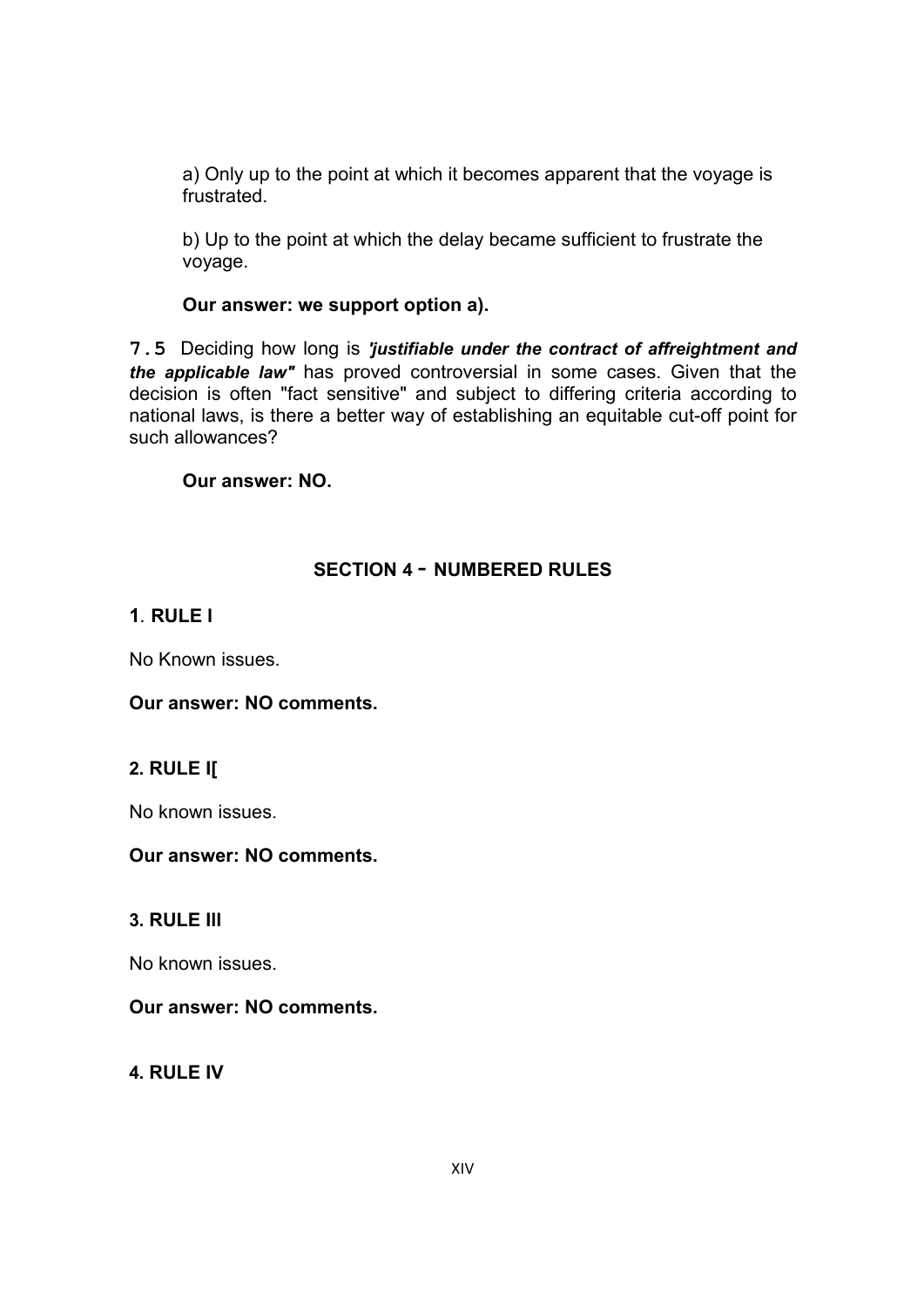The use of the terms "wreck" and "carried away" sounds rather archaic and Lowndes (para  $4.1814.19$  - see attached) finds other grounds to criticise the rule.

Assuming the principle needs to be retained, can it be expressed in a clearer and more contemporary way?

## **Our answer: YES. An updated wording can be useful for clarification.**

## **5. RULE V**

No known issues.

### **Our answer: NO comments.**

### **6. RULE VI**

6.1. The debate regarding the inclusion or exclusion of salvage where the law or contract already provides for a means of distribution between the parties (for simplicity we suggest this is referred to as LOF salvage, although other contracts/jurisdictions achieve the same effect) was unresolved after Beijing.

The arguments for and against were set out in the Report by the CMI International Subcommittee on General Average which can be found in the CMI Yearbook 2003 at pages 290-292 on the CMI website.

In 2012 a compromise version of Rule VI was put forward by a CMI IWG (which can be found on the CMI website under Work in Progress, York-Antwerp Rules) which provided for exclusion of LOF salvage from GA if it constituted more than a fixed percentage of the total general average.

Some adjusters have commented that it is already their practice to approach the parties if it seems likely that the effect of re-apportioning salvage will be disproportionate to the time and cost involved.

Adjusters have also pointed out that if salvage payments are excluded from GA they still rank as an extra charge incurred in respect of the property subsequent to the GA act and therefore should be deducted from the Contributory Value (see Rule XVII). The saving in procedural cost of excluding salvage would therefore not necessarily be that significant.

Looking to 2016 the current options would appear to be:

i) Retaining the 1994 position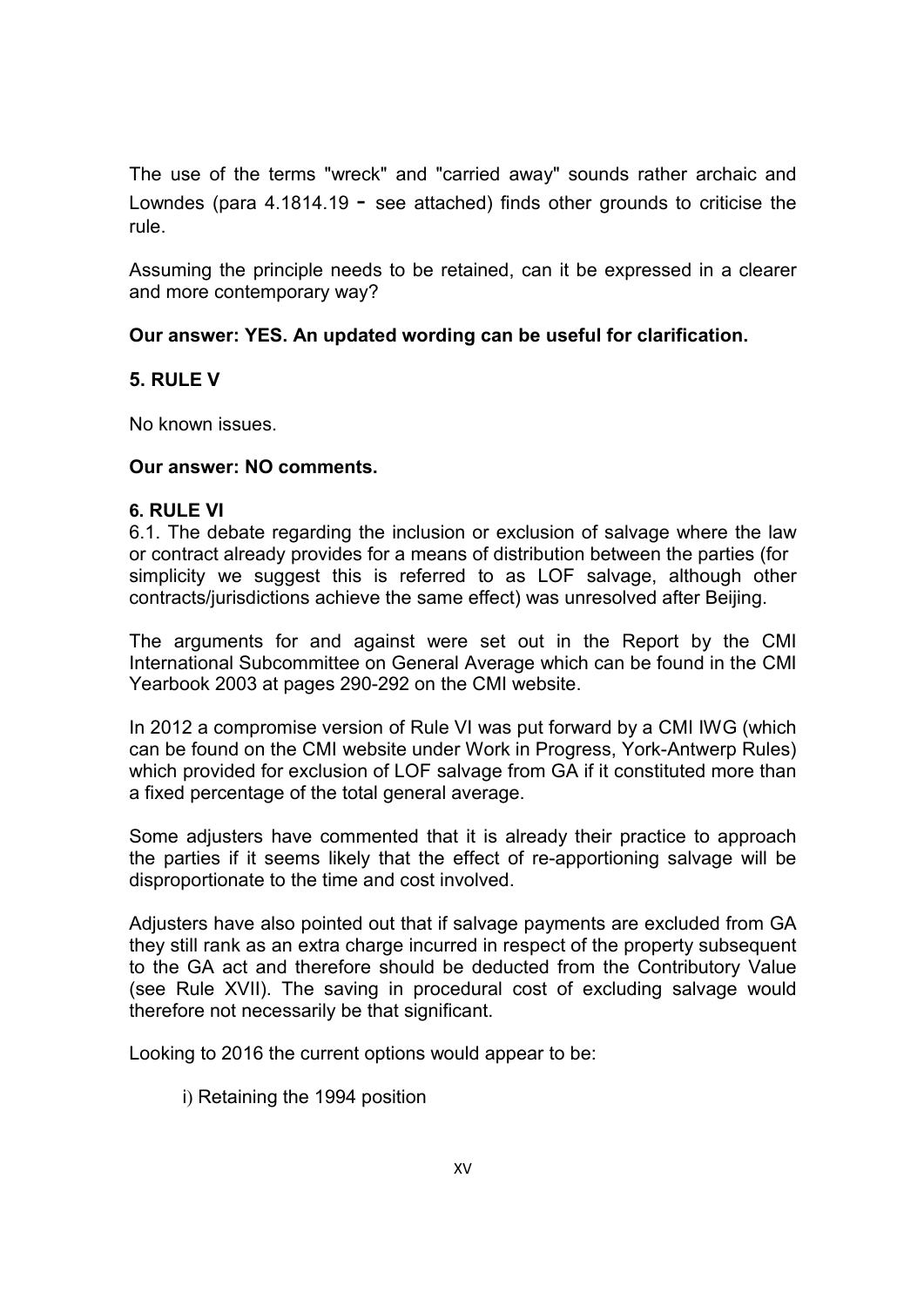ii) Adopting the 2004 position

iii) Adopting a compromise position as put forward by CMI in Beijing which would also involve deciding on the percentage figure.

iv) Continuing as in (i) but encouraging adjusters' "ad hoc" approach wherever possible.

v) Continuing as in (i) and (iv) but including an express provision obliging the adjuster to consider the possibility of not including salvage, perhaps linked to the Rule Paramount.

a) Which option(s) do you support?

#### **Our answer: we support OPTION i).**

b) Are there other options that should be considered?

#### **Our answer: NO.**

c) If options (ii) or (iii) are supported should an amendment to Rule XVll be made so that salvage payments are not deducted from contributory values when salvage is not allowed as GA?

#### **Our answer: NO comments.**

6.2 At present Rule VI makes no reference to legal and other costs incidental to a salvage operation and subsequent award. Such costs are customarily allowed by adjusters under Rule C, as a direct consequence of the GA act of engaging salvors.

a) Should the allowance for legal and other costs be expressly recognized in Rule VI?

## **Our answer: YES.**

b) Would it encourage co-operation amongst salved property interests and early negotiated settlements if legal costs were expressly excluded?

#### **Our answer: NO.**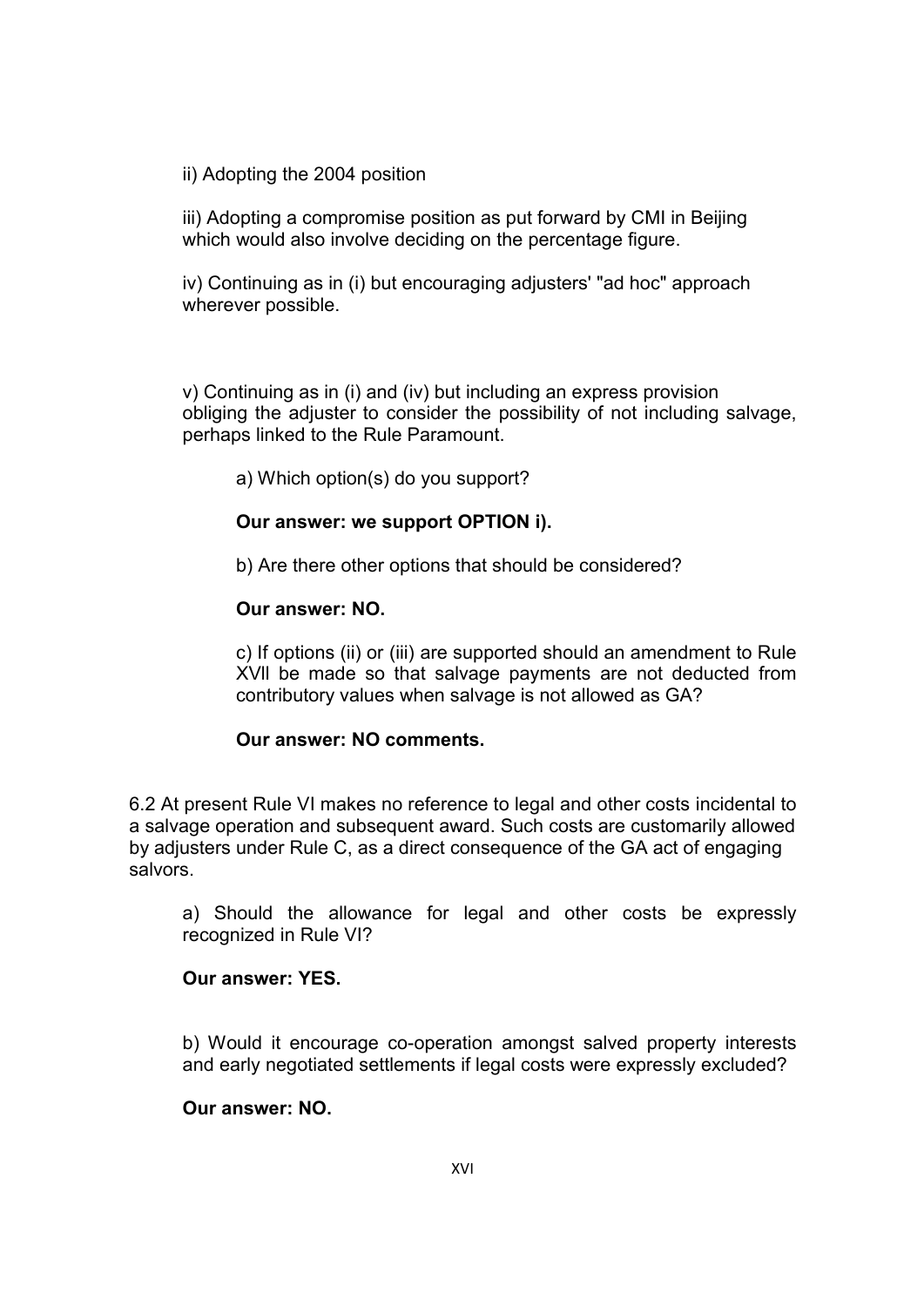# **7. RULE VII**

Should the word "ashore" be replaced by "aground"?

# **Our answer: YES.**

# **8. RULE Vlll**

(a) Should the word "ashore" be replaced by "aground"?

## **Our answer: YES.**

(b) The word "reshipping" is capable of mis-interpretation; should it be replaced by "reloading"?

## **Our answer: YES.**

## **9. RULE IX**

No known issues.

### **Our answer: No comments.**

# **10. RULE X**

10.1 In the second para of  $X(a)$  should the words in italics be inserted

" $\ldots$  ... ... is necessarily removed to another port or place of refuge because repairs *necessary to complete the voyage* cannot be carried out at the first port of refuge."

In order to confirm the line taken in the *"Bijela"* [I9921 1 Lloyds Rep 636 (see Lowndes para 10.36 attached)

10.2 With regard to X(b) should express wording be introduced to say that the cost of discharge is not GA if the voyage is frustrated or voluntarily terminated, or if repairs are not carried out from some reason?

### **Our answer: NO.**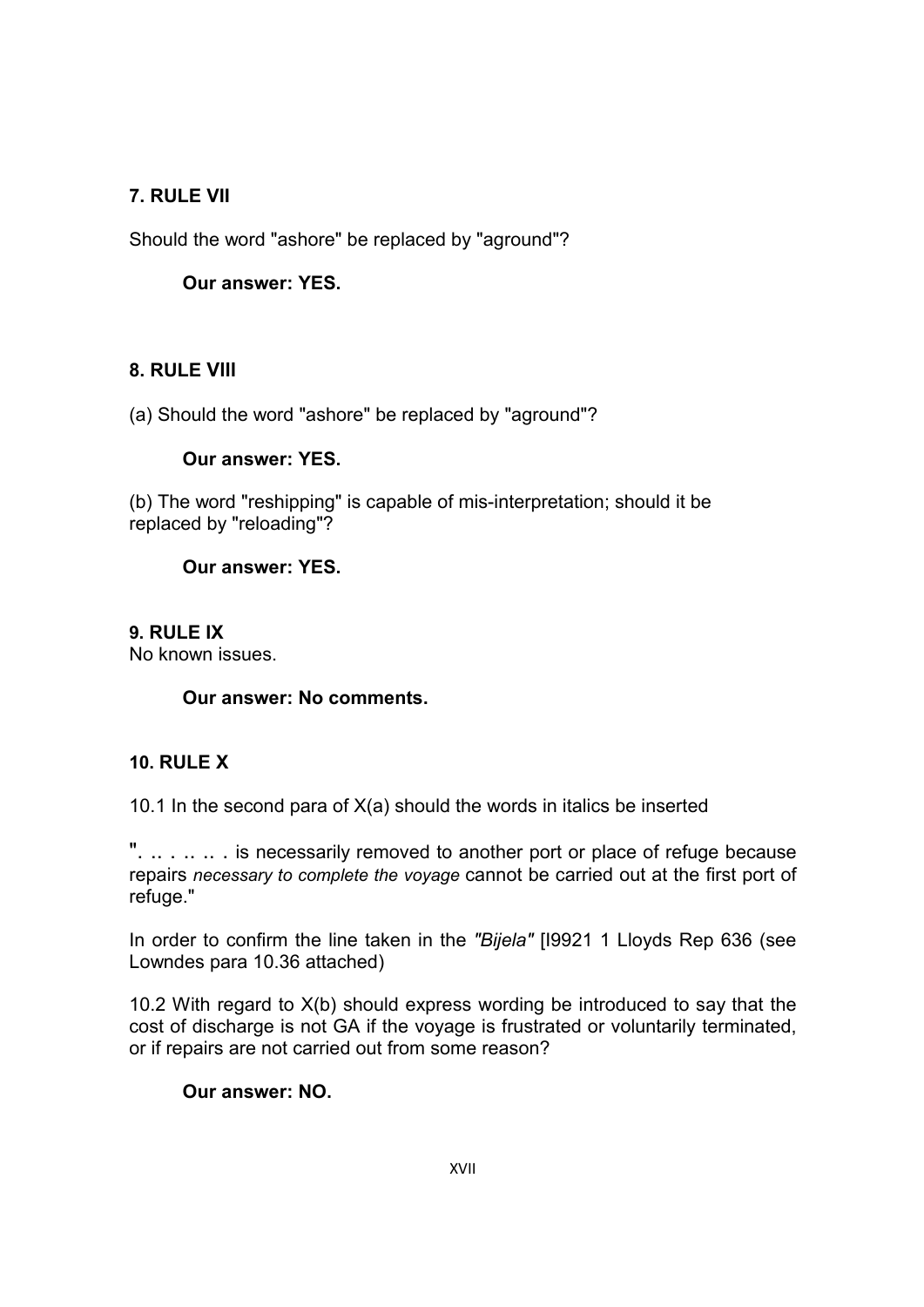# **11. RULE XI**

11.1 Wages and maintenance of crew are allowed in GA while detained at a port of refuge for the common safety or to effect repairs necessary for the safe prosecution of the voyage, under the YARs 1994 (Xl(b)) but not in YARs 2004.

Both sets of Rules allow wages during the deviation to a port of refuge, and some have suggested that no crew wages should be allowed in General Average at all. What should be the position under YAR 2016**?**

## **Our answer: The YAR 1994 basis should be maintained.**

11.2 In the *"Trade Green"* [2000] 2 Lloyds Rep 451, the judge decided that the term "port charges" relates only to the charges a vessel would ordinarily incur in entering a port, and went on to say:

*"I do not think that r.Xl(b) can be construed so as to cover all sums. charged by the port authority regardless of the circumstances; in my view it is much more limited in its scope. It is true that in the present case the services of the tugs and the charges for those services were imposed on the vessel by the port authority, but they were imposed in response to an unusual situation and were not imposed in the common interests of the ship and cargo. In these circumstances, I do not think that they can properly be regarded as port charges within the meaning of r.XI(b).*

" Most adjusters would regard this view as being against both principle and practice. For example, the cost of a standby tug if required by the port authority is commonly allowed as a port charge.

Does this point now need to be covered expressly by the Rules either by amendment to Rule XI or by inclusion of a definitions section (see Section 1-3 above)?

### **Our answer: YES, by amendment to Rule XI.**

11.3 With regard to the phrase *"until the ship shall or should have been made ready to proceed upon her voyage",* Lowndes (para 11.34-5 attached) refers to examples of delays caused by ice conditions or strikes.

Is express wording needed to deal with such contingencies and/or to clarify the situation when a delay arises from a second accident or the condition of cargo?

# **Our answer: NO.**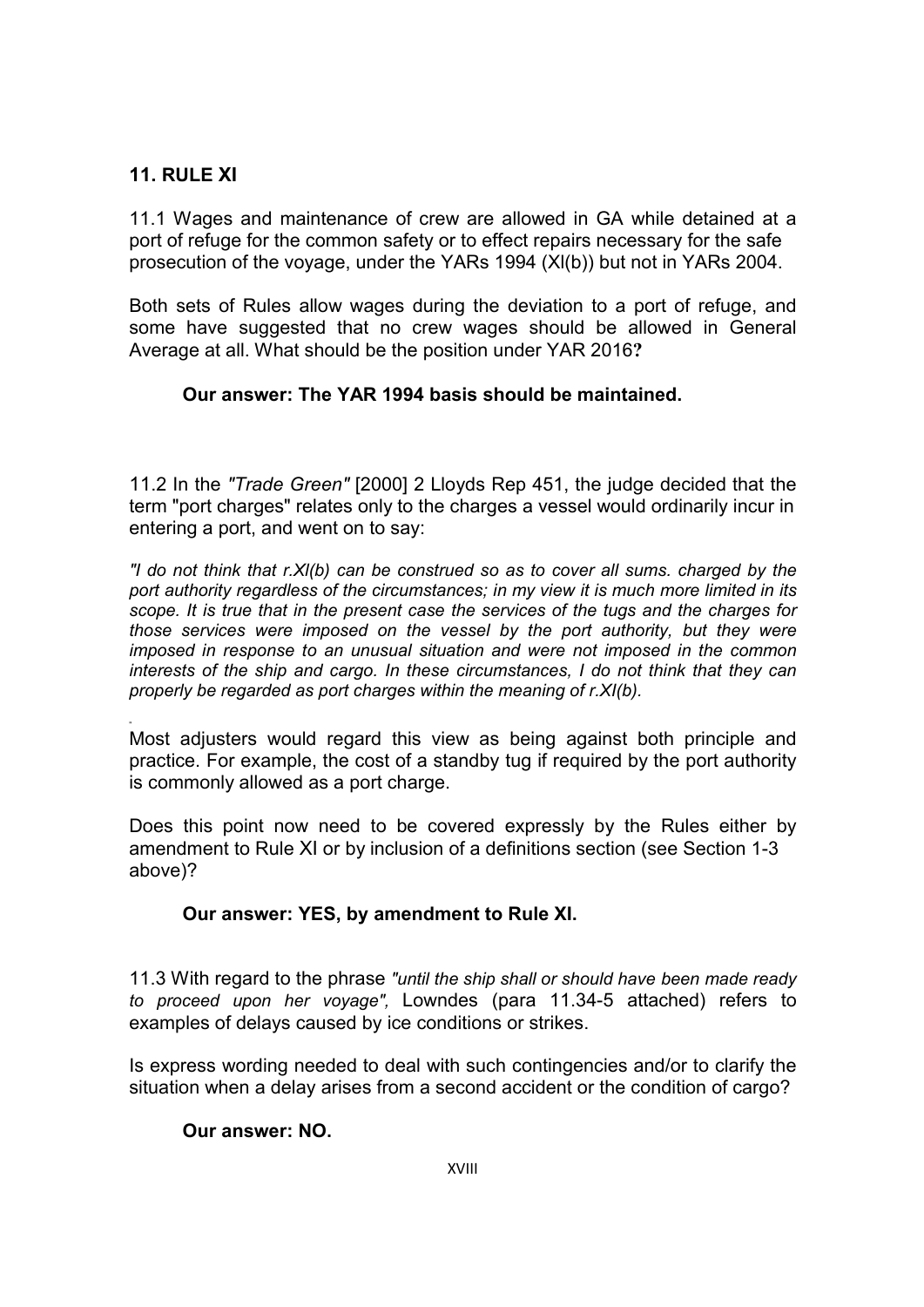11.4 Rules X(b) and Xl(b) contain the proviso excluding allowances *When damage is discovered at a port or place of loading or call without any accident or other extraordinary circumstances connected with such damage having taken place during the voyage.* "

Does the wording of this proviso (added in 1974) fulfill its intended purpose?

# **Our answer: YES.**

11.5 The introduction of Rule Xl(d) was the most significant feature of the 1994 Rules.

a) Is there any need to change the overall basis of the compromise between property/liability`s Insurers reflected in the Xl(d)?

## **Our answer: NO.**

b) Have you encountered any difficulties in the application or wording of Xl(d)?

### **Our answer: NO.**

c) Do the words "actual escape or release" need to be qualified as in Rule C with the words "from the property involved in the common maritime adventure", or in any other way?

### **Our answer: YES. This clarification can help.**

d) Should sub-paragraph (iv) include reference to bunkers as well as cargo?

### **Our answer: YES.**

**12.** RULE XII

No known issues

**Our answer: No comments.**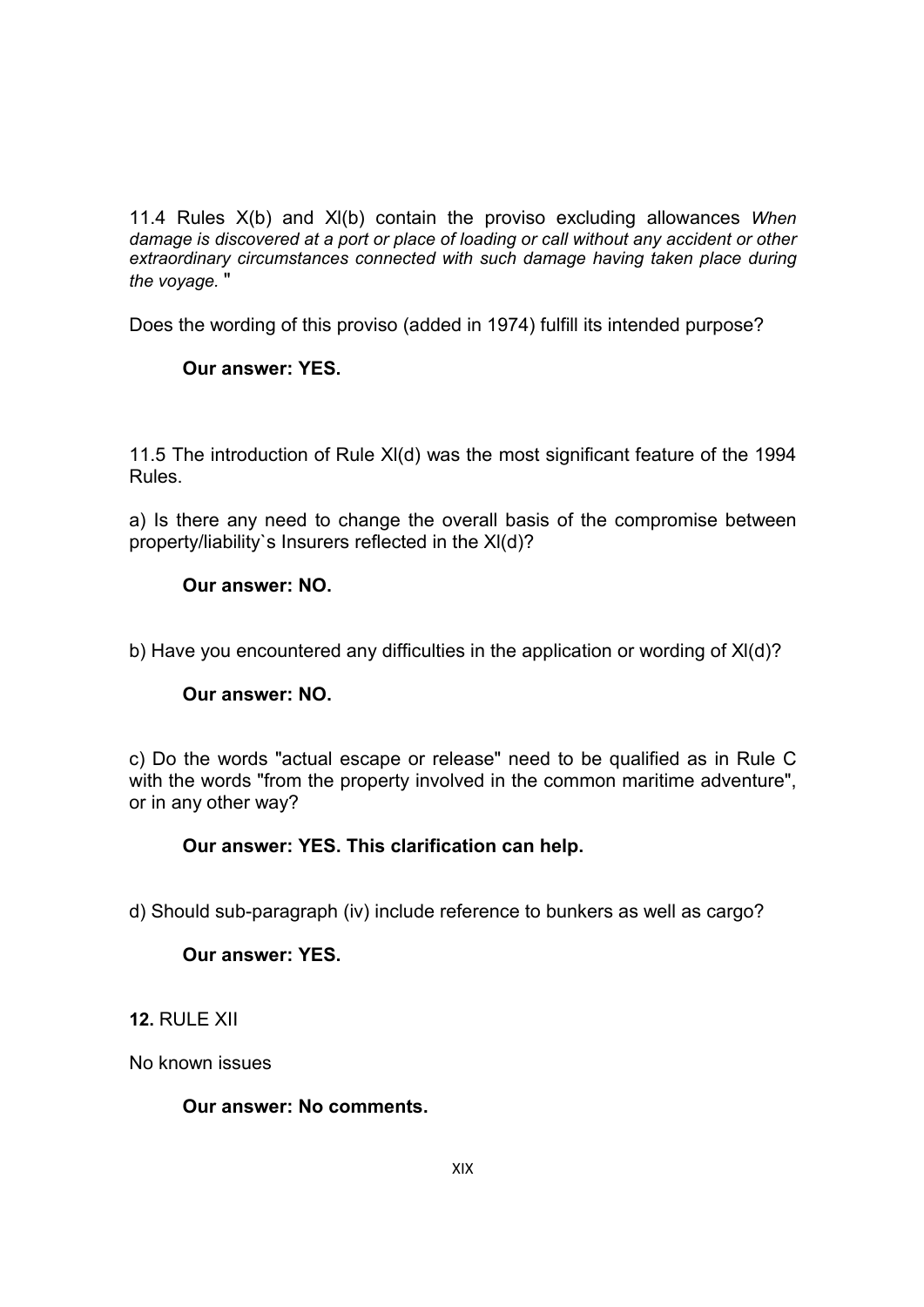## **13. RULE Xlll**

No known issues

### **Our answer: No comments.**

#### **14. RULE XIV**

14.1 The 1994 and 2004 Rules deal with temporary repairs for the common safety and for sacrificial damage in the same way. The 2004 Rules adopted a different approach which gives priority to Particular Average savings as illustrated by these figures:

| US\$600,000 |
|-------------|

Estimated permanent repair cost at the port of refuge:-

a) US\$600,000 - no allowance.

b) US\$550,000 - this is less than the combined actual costs so that US\$50.000 can be considered for allowance in General Average, subject as before to savings. On the basis of the figures used above, the US\$50.000 could be allowed in full, given savings of say US\$75,000 in port charges and other detention expenses.

Any reduction in General Average allowances under this wording would be met as part of the Particular Average claim, subject to the deductible and assuming the vessel to be insured.

Do you consider the 2004 version should be retained?

# **Our answer: No. This is part of the Adjuster`s analysis.**

14.2 The House of Lords judgment in the *"Bijela"* [I9921 1 Lloyds Rep 636 was handed down only shortly before the Sydney Conference on 1994.Have you encountered any practical difficulties regarding the application of Rule XIV, there having been no reported litigation since 1994?

### **Our answer: No.**

### **15. RULEXV**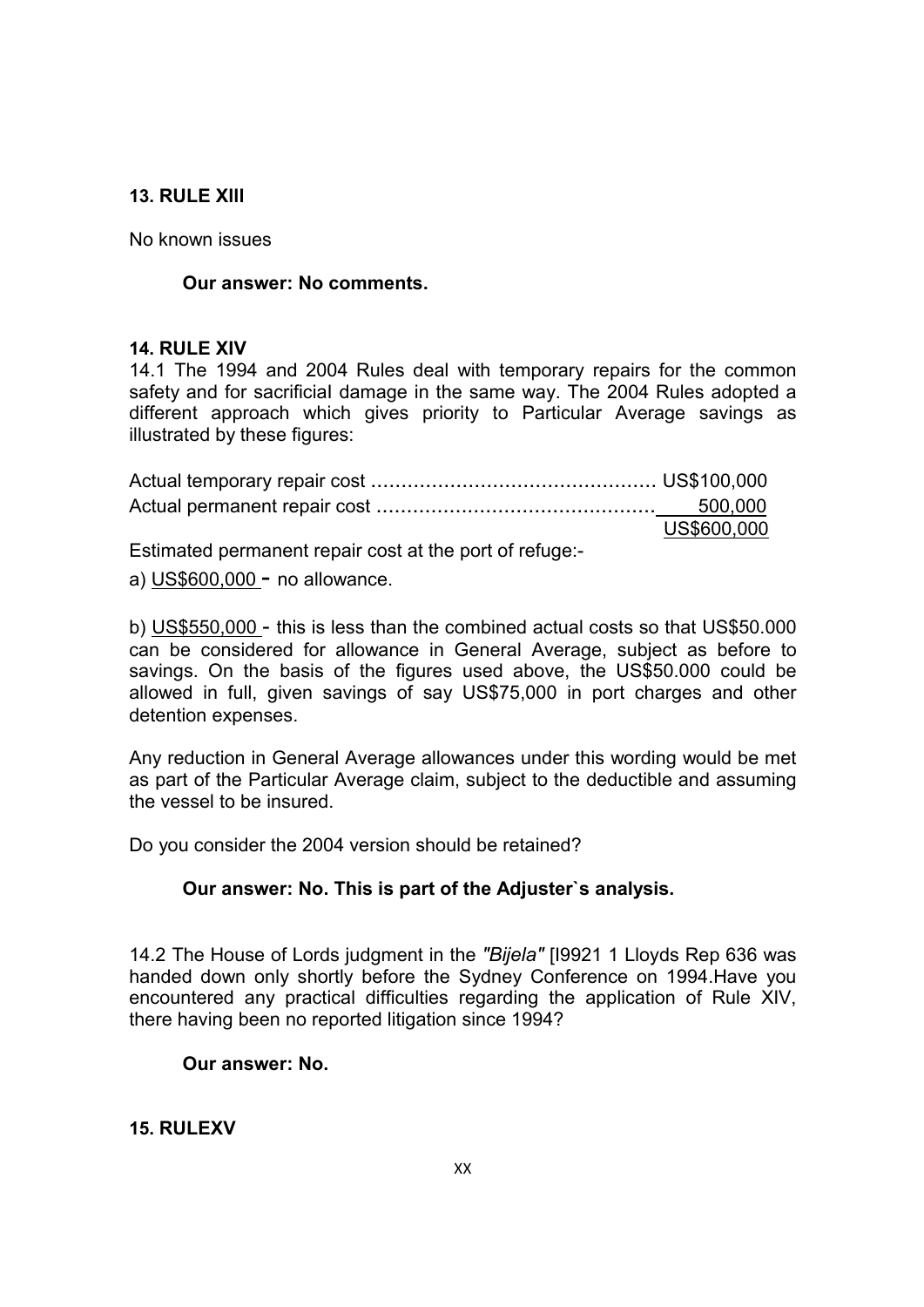No known issues.

## **Our answer: No comments.**

## **16. RULEXVI**

This Rule provides for cargo sacrifices to be determined "at the time of discharge". Modern transportation involves cargo being carried under one contract of carriage from the port of shipment by sea to a port of discharge and thence by road or rail to in inland destination for delivery to the consignee under a through Bill of Lading. The commercial invoice referred to in the Rule and Rule XVll will include the freight and insurance cost of the whole journey and will not normally be shown broken down between the different sea and land transits. For practical reasons average adjusters have normally, since such multirnodal transport became common, adopted CIF values at the time and place of delivery in terms of the invoice; this is frequently the inland destination. They acknowledge that this practice is not strictly in accordance with the wording of the Rules. The practical reasons for its adoption are the great difficulty and consequent cost of determining in these circumstances what the value "at that time of discharge" is.

Should the relevant wording be changed to *"at the time of delivery under the contract of carriage",* or should both phrases be included, allowing the adjuster to decide the most equitable basis?

(The point also arises with regard to the same wording found in Rule XVII.)

### **Our answer: No.**

### **17. RULE XVll**

**17.1** Clause **15** of LOF **201 1** LSSA Clauses expressly allows the Arbitrator to disregard low value cargo when "the cost of including such cargo in the process is likely to be disproportionate to its liability for salvage."

Adjusters have similarly excluded low value cargo when appropriate as a matter of good practice, but would it be useful to have an express sanction for doing so in the Rules?

### **Our answer: No. This should be part of the Adjuster practice.**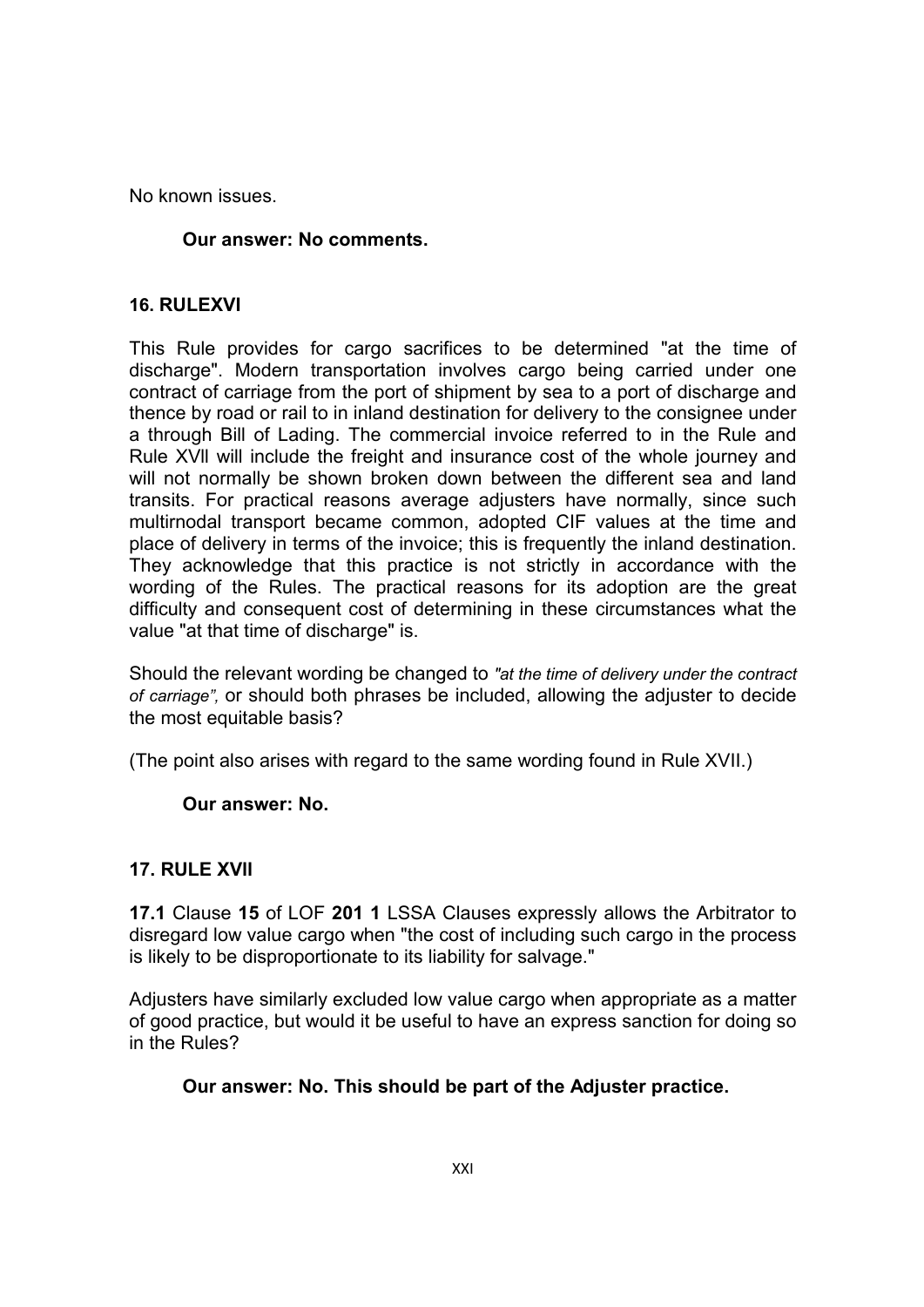**17.2** Claims for deductions from contributory values of cargo may be made because of loss of a seasonal market or (for example) losses caused by the need to purchase a replacement item for a time sensitive contract. Rules C refers to losses by delay but only in the context of making allowances, not the calculation of contributory values.

Is this an area where clarification is required?

**Our answer: No.**

## **18. RULE XVlll**

No known issues

### **Our answer: No comments.**

## **19. RULE XIX**

No known issues.

## **Our answer: No comments.**

### **20. RULE XX**

In the discussions at the Vancouver Conference (2004) it was argued strongly that payment of commission could no longer be justified under modern banking practices, and the 2004 Rules no longer provide for such allowances.

Do you consider that the 2004 position should be maintained in 2016?

### **Our answer: No. The Commission is an incentive for the Shipowner to spend his own money for the common safety, even if the vessel is seriously damaged.**

### **21. RULE XXI**

21.1 It appeared to be common ground at the Vancouver Conference that a fixed rate of interest was too inflexible over the life of a version of the YARs and that a variable rate, set annually by CMI, should be preferred.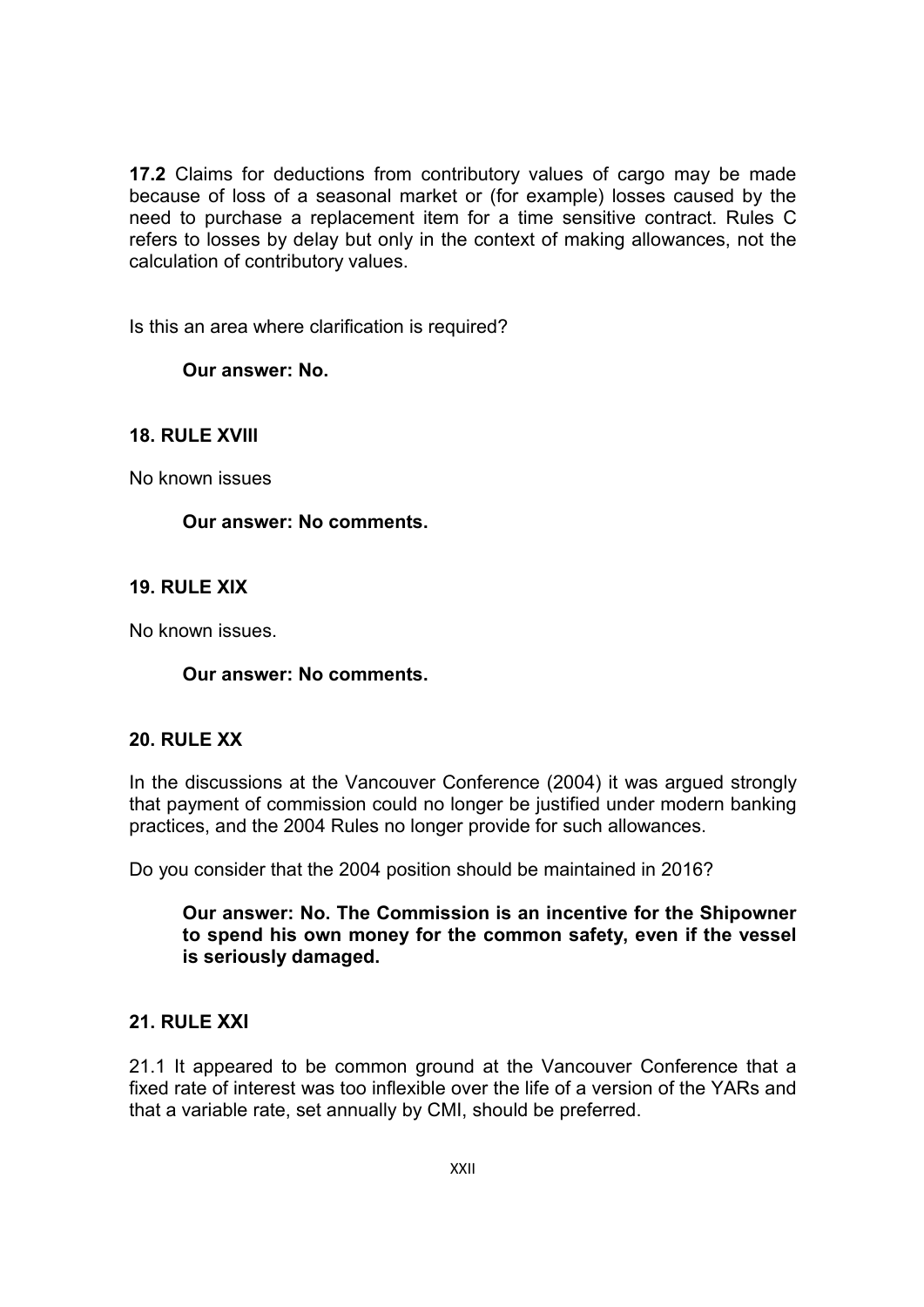Do you remain of this view?

### **Our answer: YES.**

21.2 The Vancouver conference agreed guidelines for the CMl International Working Group responsible, essentially that the rate should be *'interest applicable to moneys lent by a first class commercial bank to a shipowner of good credit rating."* Since then the rates have been set out as follows:

While agreeing with the principle of flexible rates, some shipowners have expressed concern that the rates adopted are unrealistic in the current climate when bank lending is extremely tight and sentiment is against the creditworthiness of the shipping industry, however reputable individual owners may be.

Do you have any proposals to assist with the setting of annual interest rates?

### **Our answer: NO.**

### **22. RULE XXll**

Due to the difficulty in setting up joint accounts, sometimes in a foreign currency, it has become the practice of adjusters to hold deposits in trust accounts in their own name. Should this practice be recognised by the YARs?

### **Our answer: YES. This situation should be regularized.**

### **23. RULE XXlll**

The 2004 Rules introduced the time bar provisions for the first time. While recognising possible difficulties in certain jurisdictions, do you consider these